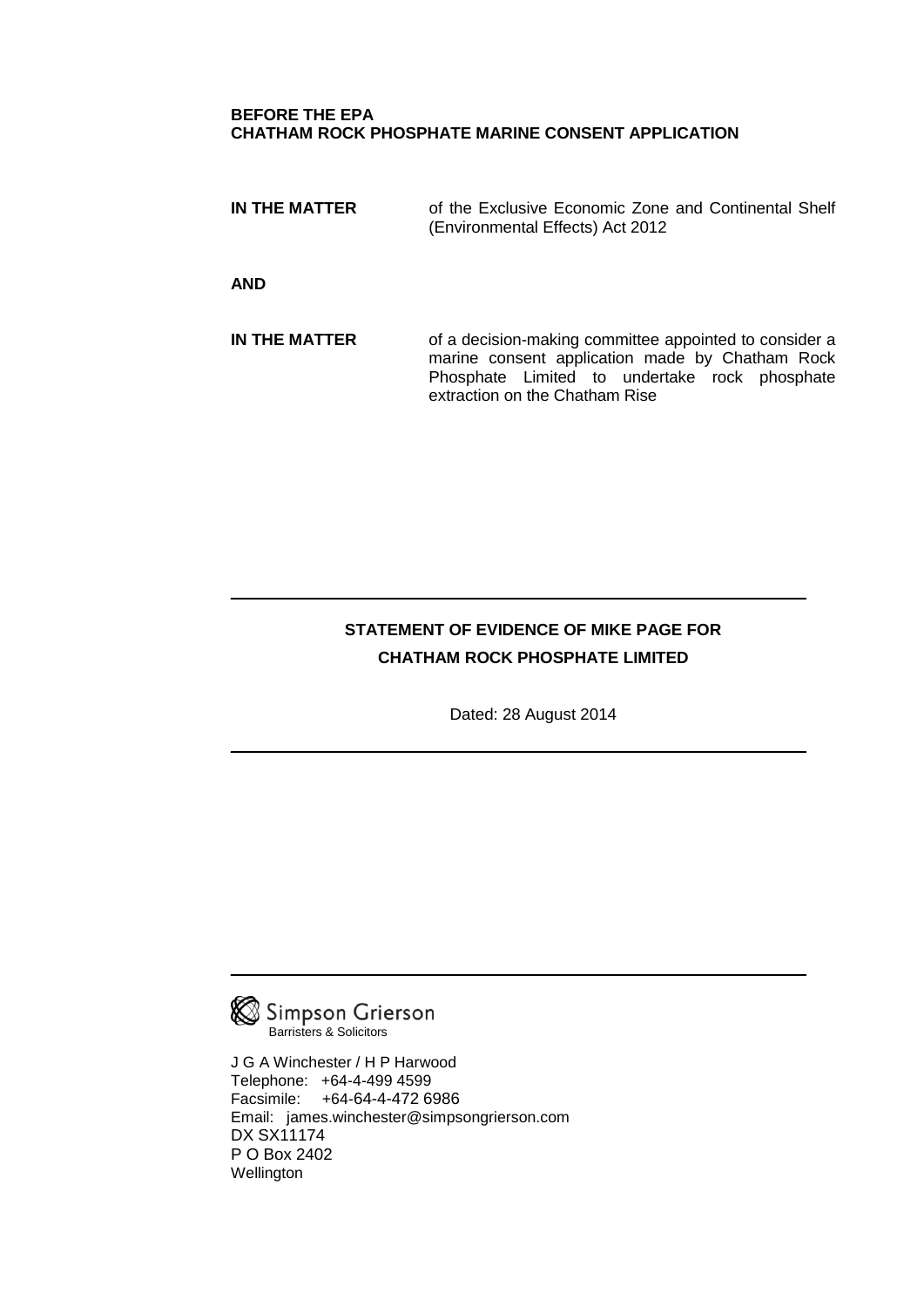# **CONTENTS**

| THE IMPACTS OF PLUME ON NON-MOTILE FISH EGGS AND LARVAE 7 |  |
|-----------------------------------------------------------|--|
|                                                           |  |
| THE IMPACTS OF SEDIMENT PLUMES ON FISH AVOIDANCE  10      |  |
|                                                           |  |
|                                                           |  |
|                                                           |  |
|                                                           |  |
|                                                           |  |
|                                                           |  |
|                                                           |  |
|                                                           |  |
|                                                           |  |
|                                                           |  |
|                                                           |  |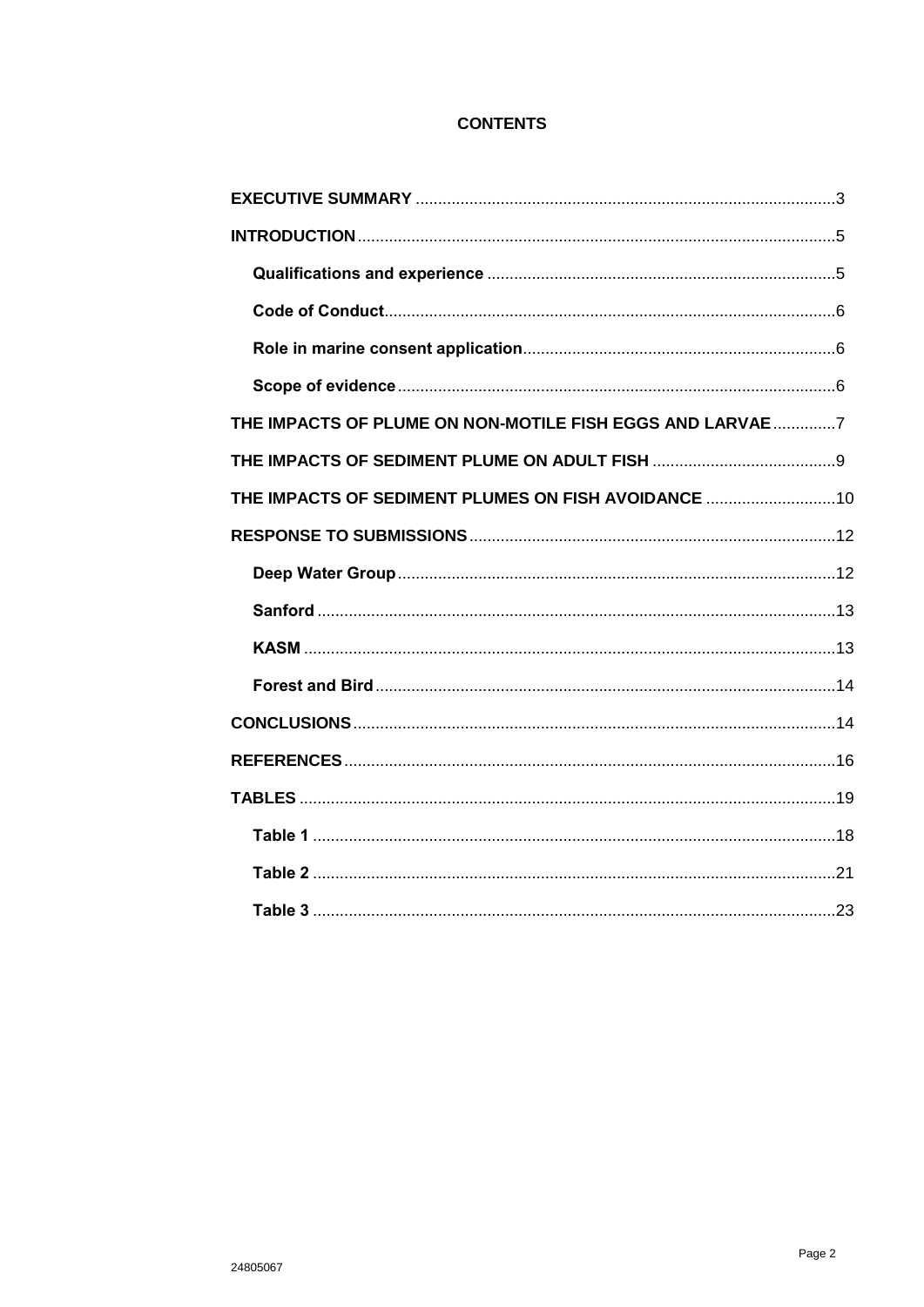## **EXECUTIVE SUMMARY**

- **1.** The Chatham Rise supports diverse and productive pelagic and benthic ecosystems. Non-motile plankton (phytoplankton and zooplankton) are plants and animals that are not able to swim away from a sediment plume. Plankton are predominant in the top 100 m of water and not likely to encounter the sediment plume released on the seafloor. Non-motile fish eggs and larvae can be distributed throughout the water column and can therefore potentially be impacted by a sediment plume.
- **2.** I conducted two separate reviews on the potential effects of Total Suspended Solids (**TSS**) on fish in the CRP licence area 50270. The first reviewed information on the effects of sediment on fish eggs and larvae and the second reviewed the potential avoidance responses of mobile juvenile and adult fish in the vicinity of mining licence 50270. There are no published data on the effects of TSS on the eggs and larvae of the specific species found in the marine consent area, or the avoidance responses of juvenile and adult fish species found in the marine consent area.
- **3.** There is data on spawning distributions of 32 deepwater and 35 coastal species in New Zealand. There are 17 benthic and 46 demersal or pelagic fish species known to occur in the CRP licence area. Of these species, 15 spawn on the Chatham Rise and 5 occur in the licence area. The species are ling, hake, giant stargazer, lemon sole and lookdown dory.

### *Fish eggs and larvae*

- **4.** The presence of fish eggs and larvae in the region of the proposed mining can be inferred from maps of the distribution of spawning fish. Ling, hake, and some spawning of silver warehou, giant stargazer, and lookdown dory occur in the CRP area. Ling and giant stargazer are benthic spawners whereas hake, lookdown dory and silver warehou spawn in the water column. Skate and ghost sharks are present in the licence area, but there is insufficient data to determine the presence of eggs.
- **5.** Many deepwater fish release pelagic eggs that drift in the water column for up to 10 days during hatching and development. Sediment adhesion to the egg chorion and the gills of larvae could affect their dispersal and survival.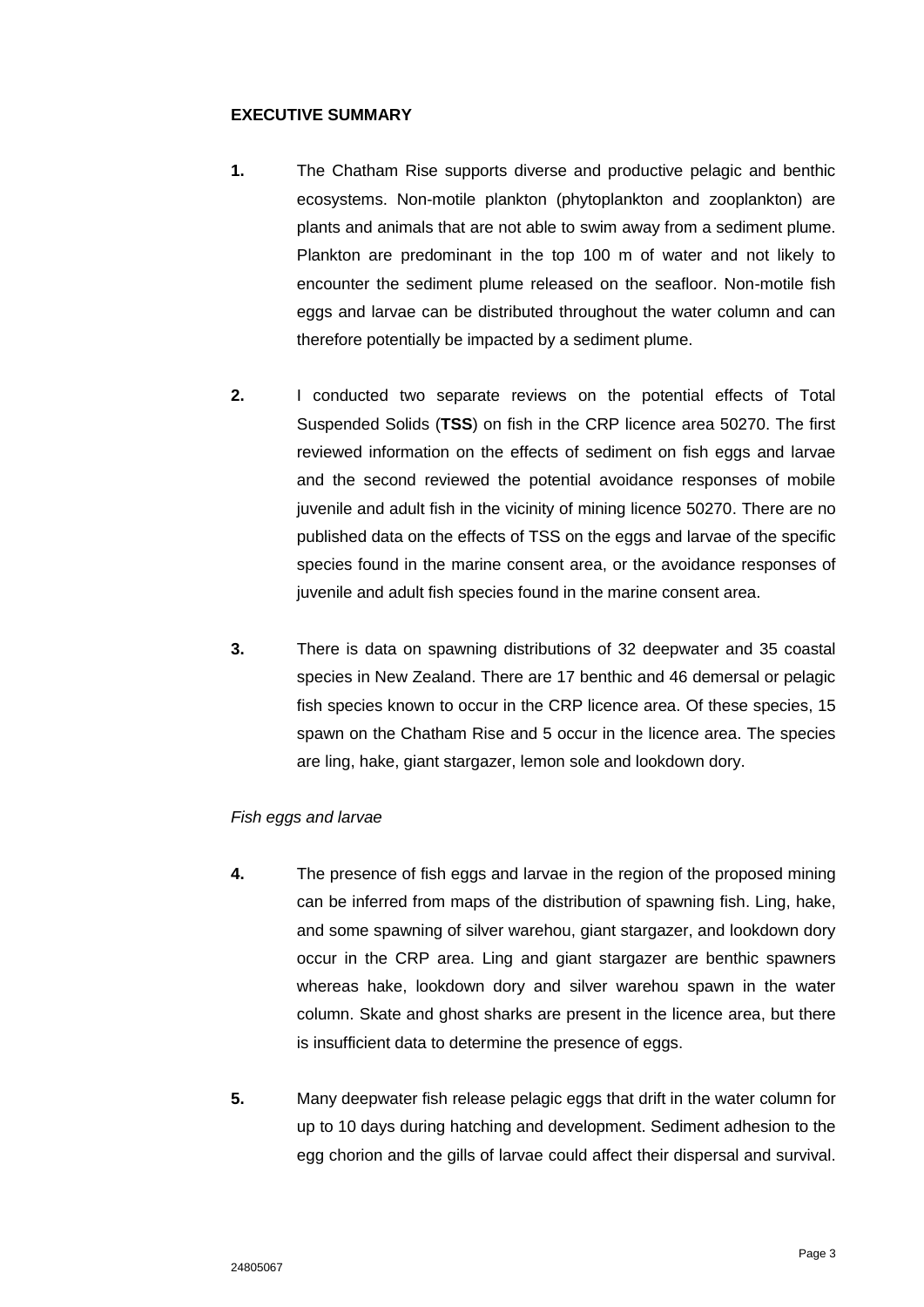Hake and ling eggs are susceptible to adhesion of sediment whereas silver warehou eggs are less adhesive.

- **6.** Studies demonstrate that sensitivity of eggs and larvae to sediment is highly variable as it is species and life-history specific. There are no studies on the species expected to occur in the marine consent area. In the only study relevant to assessment of the potential impact on offshore species, a TSS concentration threshold tolerance of 2 mg/L where no effects were detectable, was determined for eggs and larvae of demersal Atlantic cod and pelagic herring and flounder.
- **7.** Benthic species that live and breed on the seafloor on the Chatham Rise such as ling, giant stargazer, lemon sole, skates and rays are more likely to be affected by a sediment plume than are demersal species such as hake and lookdown dory that spend a lower proportion of time close to the seafloor. Pelagic species are likely to spend more time above the majority of the plume.
- **8.** The majority of hake spawn from September to January, ling spawn from July to November, and silver warehou from September to December. Giant stargazer spawn from June to December.

## *Juvenile and adult fish avoidance*

- **9.** Physiological and behavioural responses of juvenile and adult fish are species- and life-history specific. There are no studies on the species expected to occur in the marine consent area. Overseas studies show demersal and pelagic species avoid TSS concentrations of approximately 3 – 5 mg/L. Threshold concentrations for avoidance of TSS of 10 mg/L for demersal Atlantic cod and pelagic herring, and 50 mg/L for benthic flatfish species have been determined for benthic disturbance in the Baltic Sea.
- **10.** The potential effects of TSS on fish eggs, larvae, juvenile and adult fish from mining on the Chatham Rise can be best assessed if there is information on the spatial and temporal distribution of eggs and larvae present in the region, and knowledge of the species- and life-stagespecific tolerance to TSS. These affects and avoidance response thresholds must be based on broad comparisons with relevant studies on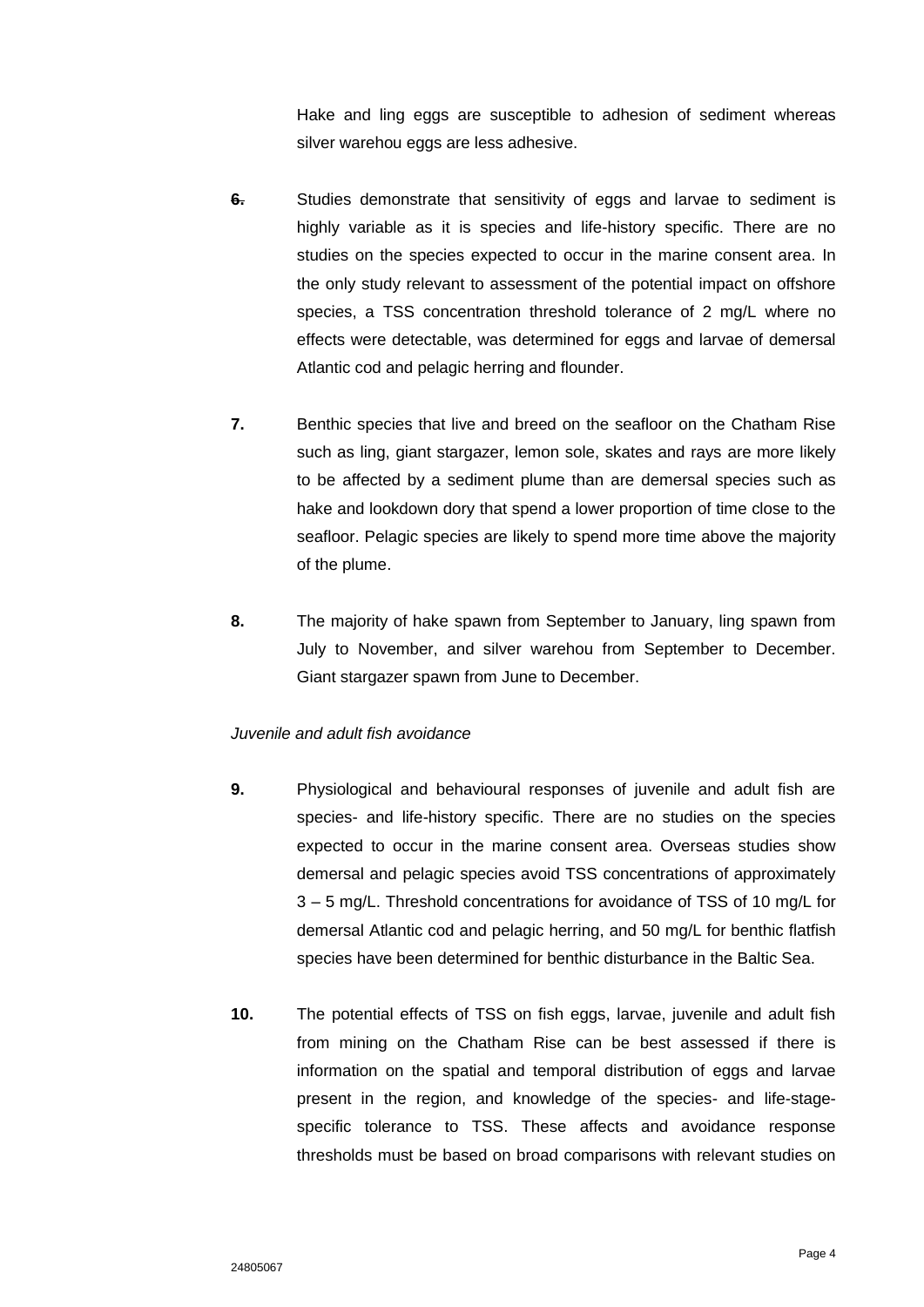deepwater species overseas. Experimental and field studies could be undertaken to observe the effects of TSS on specific species and life stages.

#### **INTRODUCTION**

#### **Qualifications and experience**

- **11.** My full name is Michael John Page. I am a marine ecologist based in Nelson. I have a wide range of experience in fisheries, biodiversity, taxonomy and chemical ecology. I have worked in Nelson since 2001 and previously employed at NIWA at Greta Point, Wellington.
- **12.** I have an MSc (Hons) degree in freshwater fish ecology from Canterbury University. I am a member of the New Zealand Marine Sciences Society.
- **13.** I am currently employed as a Marine Ecologist for NIWA and have held that position since 2002. Prior to that, I worked for: Canterbury University Marine Chemistry Group as a Scientist/diver 1989 – 1992; the DSIR New Zealand Oceanographic Institute/NIWA as a technician 1992 – 1996; the Department of Marine and Wildlife Resources (DMWR) American Samoa as an Inshore Fisheries Biologist, 1996 – 1998; and NIWA as a biologist for the Marine Biotechnology Programme 1998 – 2002.
- **14.** My current principal role is as a specialist taxonomist for the biodiversity and biosecurity programme. I have also been involved in fisheries research projects in Tonga and American Samoa. I am a co-author of a research paper on the distribution of hoki eggs and larvae on the West of the South Island (Zeldis et al. 1998) and have analysed the vertical distribution of hoki eggs and larvae in Cook Strait. I have been involved in biodiversity research programmes in the Ross Sea and in Fiordland. My previous research has been in chemical ecology and aquaculture of marine sponges for supply of bioactive compounds. I have 20 years of experience in marine ecology. I am principal author of six and co-author of 27 peer-reviewed publications in the international scientific literature, have written 23 commercial reports, and written and designed two web-based identification guides.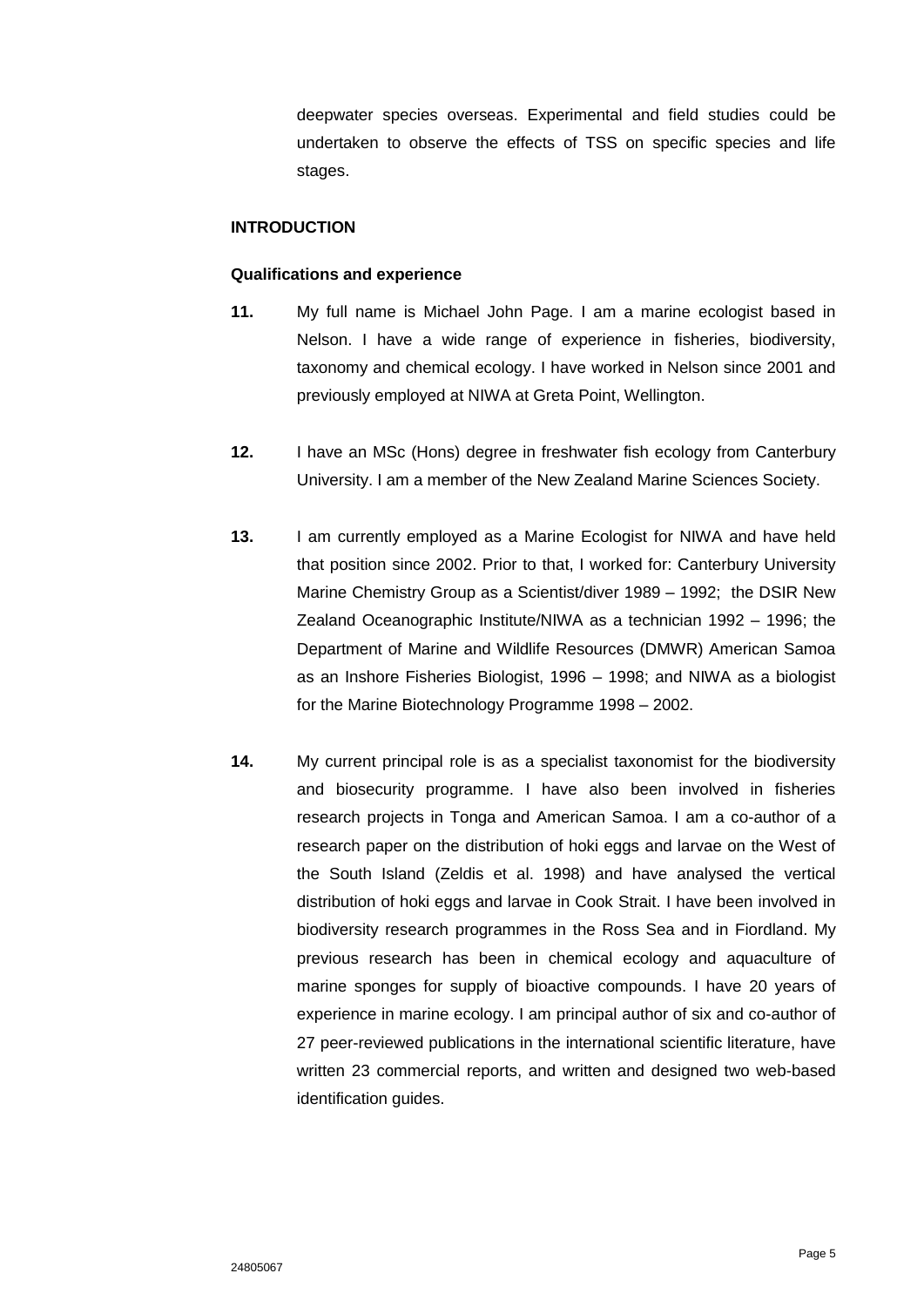**15.** I have practical experience in fisheries research surveys, and inshore commercial fishing. I worked for two years as an Inshore Fisheries Biologist in American Samoa, leading a project on the impact of a SCUBA spear fishery on reef fishes on the Island. I completed a resource survey on selected deep water fish on the Tongan seamounts in 2008, and I am currently involved in a New Zealand Foreign Affairs and Trade Aid Programme project on Improved Governance Management, Economic and Biological Sustainability of a Demersal Line Fishery in Tonga.

### **Code of Conduct**

**16.** I confirm that I have read the Code of Conduct for expert witnesses contained in the Environment Court of New Zealand Practice Note 2011 and that I have complied with it when preparing my evidence. Other than when I state that I am relying on the advice of another person, this evidence is entirely within my area of expertise. I have not omitted to consider material facts known to me that might alter or detract from the opinions that I express.

### **Role in marine consent application**

**17.** I am the author of two reports commissioned by Chatham Rise Rock Phosphate Limited (**CRP**) that review information the effects of total suspended solids on fish eggs and larvae on the Chatham Rise (Page, 2014a) and fish avoidance of total suspended solids on the Chatham Rise (Page, 2014b).

## **Scope of evidence**

- **18.** In this brief of evidence, I will review information on impacts of TSS on:
	- (a) Effectively, non-motile organisms that cannot move away from a sediment plume are plants (phytoplankton) and animals (zooplankton, fish eggs and fish larvae);
	- (b) Effects on adult fish, and
	- (c) Juvenile and adult fish avoidance of a sediment plume.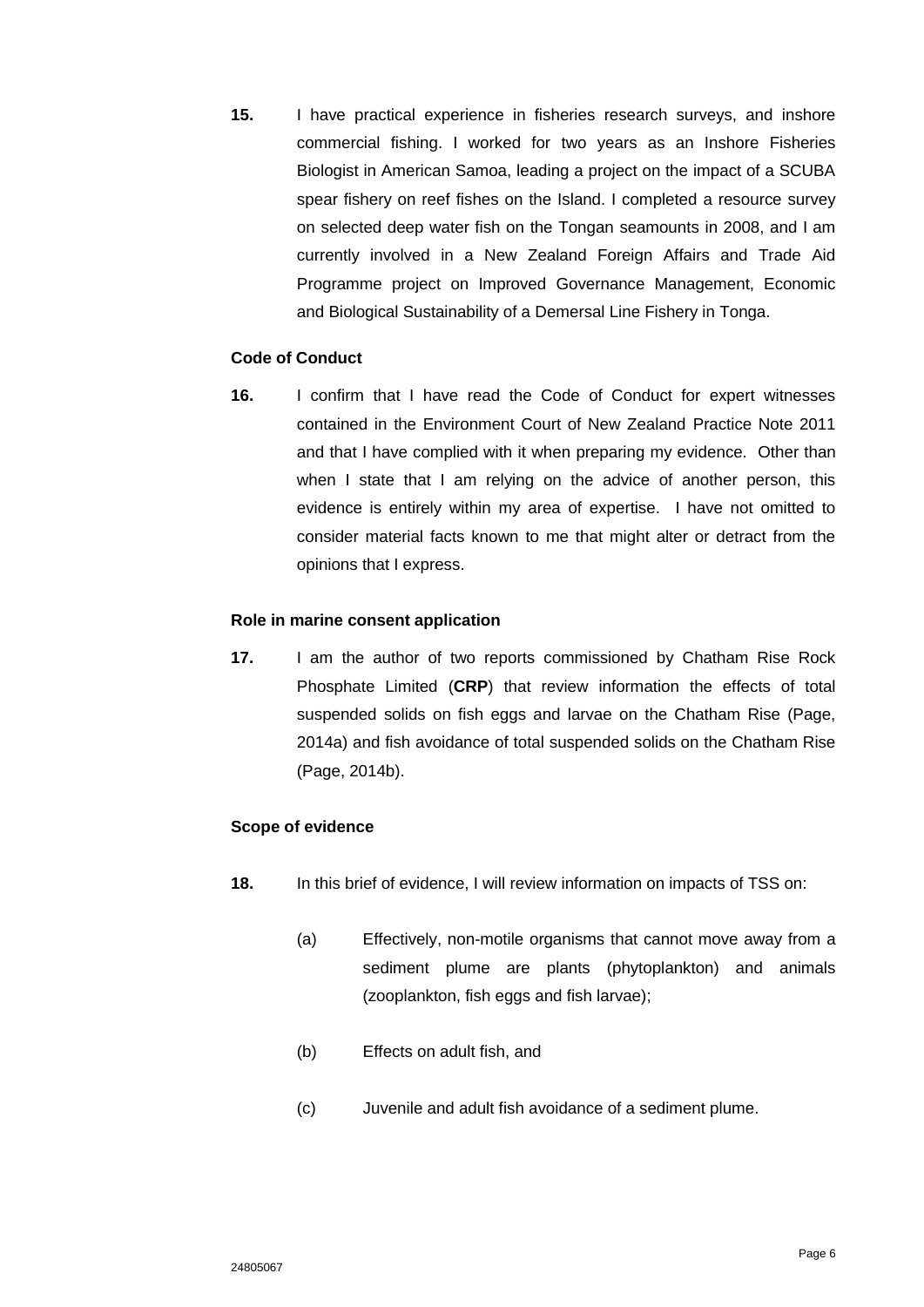## **THE IMPACTS OF PLUME ON NON-MOTILE FISH EGGS AND LARVAE**

- **19.** Non-motile organisms in the Chatham Rise pelagic ecosystem are microscopic plants (phytoplankton) and animals (zooplankton, fish eggs and larvae) that cannot effectively swim away from a sediment plume.
- **20.** The spatial distributions of phytoplankton and zooplankton communities and their ecological dynamics (grazing and growth) on the Chatham Rise are relatively well understood e.g. (Bradford-Grieve et al. 1998; James and Hall 1998). Phytoplankton and zooplankton biomass on the Chatham Rise is predominantly concentrated in the top 100 m of the water column (Chang and Gall 1998; Bradford-Grieve et al. 1999). I therefore consider that most phytoplankton and zooplankton are unlikely to encounter the sediment plume from mining in MPL 50270 predicted to be no higher than 50 m from the seafloor, infrequently reaching concentrations 5 mg/L as high as 20 m above the seafloor (Deltares 2014b).
- **21.** My evidence deals with the effects of suspended particles on fish eggs larvae and fish. As described in the evidence of Ms Jamie Lescinski and in Deltares (2014b) (Appendix 25 to the EIA), the plume generated from the discharge of sediment is limited principally to the 10 m of water above the seabed. At times, suspended particles predicted to reach 50 m for a limited amount of time. The euphotic zone is defined as the depth to which 1 % of light penetrates. This depth varies depending upon water properties (e.g., the amount of particulate material in the water) but the depth beyond which photosynthesis is not possible lies typically about 150 m (Widder 2014). As such, the plume does not extend vertically to reach the photic zone and will not directly disrupt primary production.
- **22.** Fish eggs and larvae can occur throughout the water column. I found no published data on the distribution of fish eggs or larvae in the vicinity of MPL 50270, or the area predicted to be influenced by the plume as modelled by (Deltares 2014b) for MPL50270 on the Chatham Rise. The effects of total suspended sediment on eggs and/or larvae can be most reliably predicted if there is knowledge of the distribution of species impacted and the effects on different life stages. However, it is possible to infer effects based on comparisons with studies of other species.

.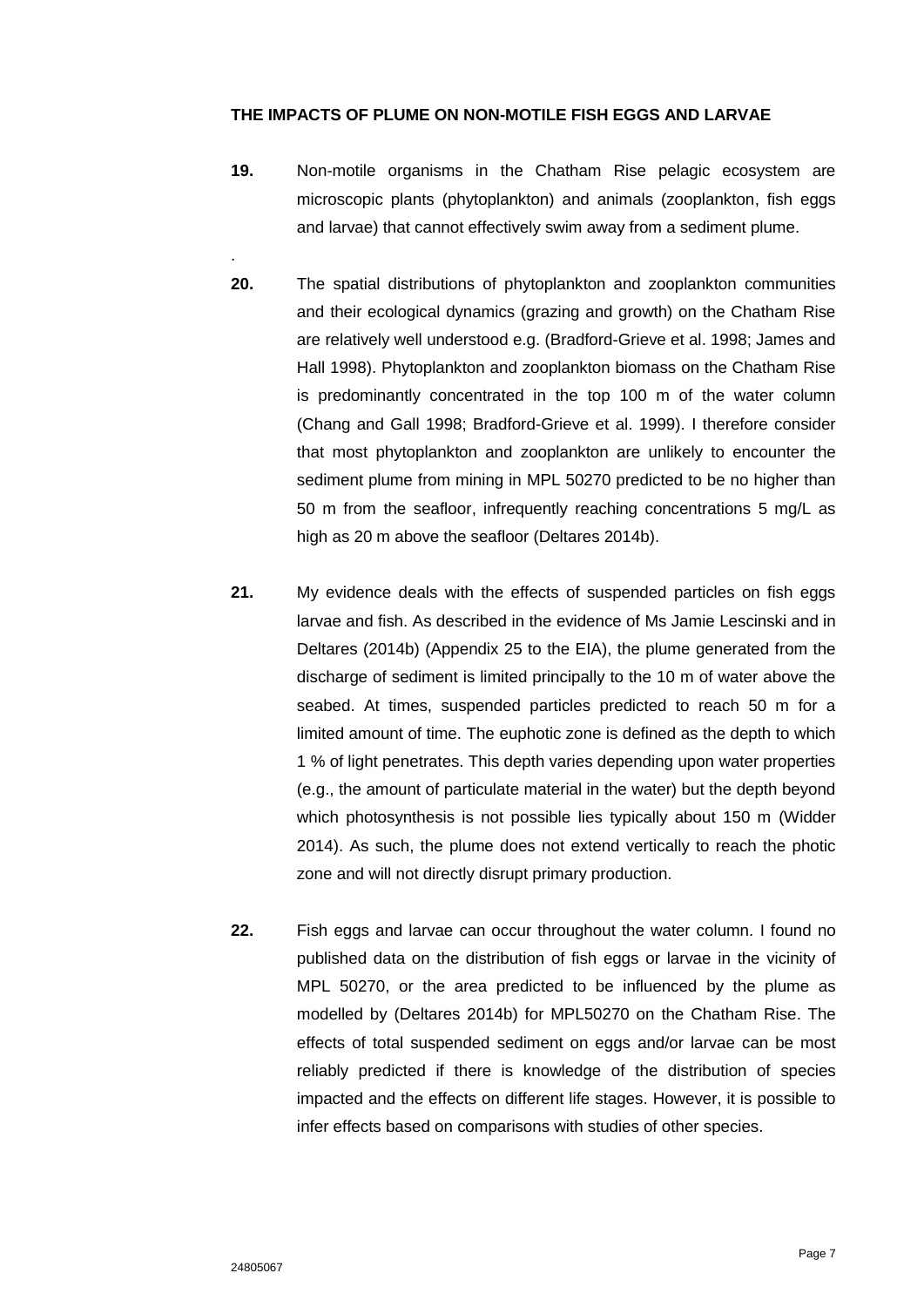- **23.** There is data on spawning distributions of 32 deepwater and 35 coastal species in New Zealand (Hurst et al. 2000; O'Driscoll et al. 2003). There are 17 benthic and 46 demersal or pelagic fish species known to occur in the CRP licence area (Table 1). Of these species, 15 spawn on the Chatham Rise, but only five occur in the licence area. The presence of fish eggs and larvae from commercially fished species in the region of the mining is inferred from distribution maps of ripe, running-ripe and spent spawning fish (Hurst et al. 2000; O'Driscoll et al. 2014). With the exception of hake, ling and lookdown dory, most commercially important deepwater species spawn on the northern and southern flanks of the Chatham Rise. Ling and hake in spawning condition have been recorded from the mid-Chatham Rise in licence area 50270 and some spawning of silver warehou, giant stargazer and lookdown dory may also occur within combined CRP regions (Hurst et al. 2000; O'Driscoll et al. 2003). Observations using acoustic ecosounders suggest hake spawn higher than 50 m above the seafloor (Page 2014a). Ling are thought to be benthic spawners, laying eggs on the seafloor (P. Horn pers. comm.). Giant stargazer may also spawn on the seafloor.
- **24.** Eggs and larvae spawned by fish to the west and north of the mining licence MLP50270 could be transported into the mining areas by hydrographic conditions. Egg dispersal distance is unknown but dependent on factors such as spawning location, egg buoyancy and hydrographic conditions at the time of spawning.
- **25.** Many deep-water and pelagic fish species on the Chatham Rise spawn planktonic eggs. Changes in egg buoyancy during development is common to the development of hoki, orange roughy, hake and horse mackerel (Murdoch et al. 1990; Zeldis et al. 1995; Moser et al. 1997; Paredes and Bravo 2005). Egg buoyancy is important for dispersal. Changes in buoyancy due to adhesion of sediment could change the distribution of eggs through time and result in hatching in sub-optimal locations or depths for larval feeding. Suspended sediment adhesion can also have direct lethal and sub-lethal effects by smothering eggs and lowering developmental rates and hatching success (Morgan et al. 1983). Fish larvae are generally much less tolerant to suspended sediments than are eggs of the same species because their gills become clogged (Page 2014a, Table 4.1).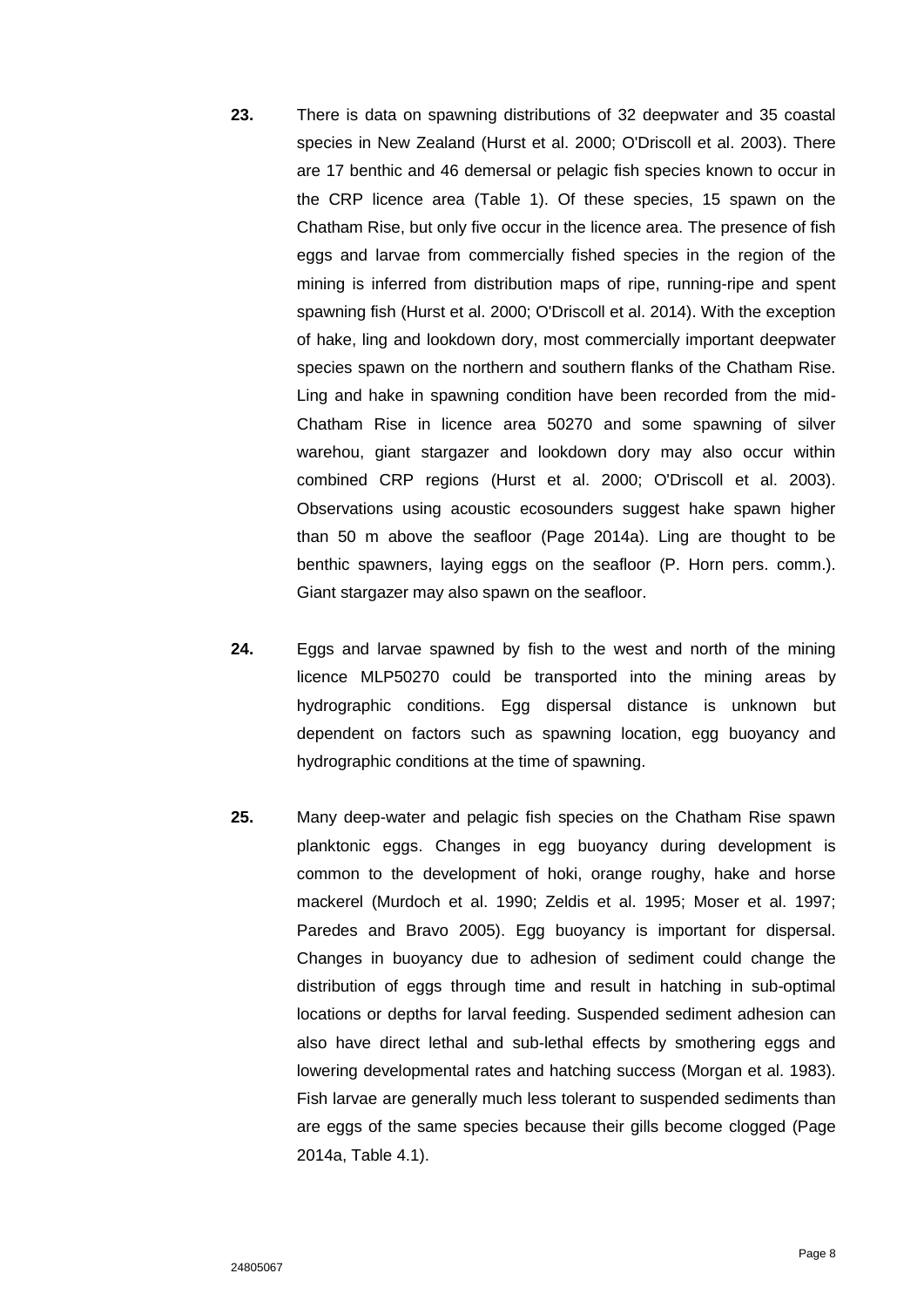- **26.** Sensitivity of fish eggs to sediment adhesion is species-specific and related to the morphology and chemical composition of the egg chorion and the size distribution and angularity of sediment particles (Page 2014a, Figure 4.1). Anecdotal evidence suggests that hake, hoki, barracouta and ling eggs show positive surface film adhesion, whereas silver warehou eggs are not sticky (Patchell et al. 1987; Page 2014a), but no published empirical data were found on egg adhesion for species commonly found in the region of licence 50270 on the mid-Chatham Rise.
- **27.** No published information could be found on threshold tolerances of eggs and larvae to total suspended solid concentrations on the Chatham Rise. Published information on relevant species overseas shows high variability in sediment tolerance among species and developmental stages within species (Page 2014a; Page 2014b). Only one recent study has estimated sediment threshold concentrations from seabed disturbance for pelagic, demersal and benthic species (FeBEC 2013). FeBEC (2013) set a 2 mg/L total suspended solid concentration of no detectable effects for drifting eggs and yolk sac larvae, based on experimental dose-response studies on Atlantic cod, herring and flounder in a less saline environment in the Baltic Sea (FeBEC, 2010).
- **28.** TSS threshold concentrations for Chatham Rise eggs and larvae cannot be directly determined from overseas data as tolerances are species and life-stage specific. Effects of TSS are best estimated by conducting empirical studies on eggs and larvae of species known to occur within the area impacted by the suspended sediments. However, if broad comparisons are drawn for benthic, demersal and pelagic species from these data then a concentration threshold of 2 mg/L TSS could be used predict effects. I note that the 2mg/L threshold is conservative and represents a value where no effects would be expected to occur.

### **THE IMPACTS OF SEDIMENT PLUME ON ADULT FISH**

**29.** I have reviewed information on the effects of TSS on fish on the Chatham Rise and found no information on the direct effects of TSS for the species occurring on the Chatham Rise. There are also few published studies relevant to the effects of TSS on offshore fish species worldwide.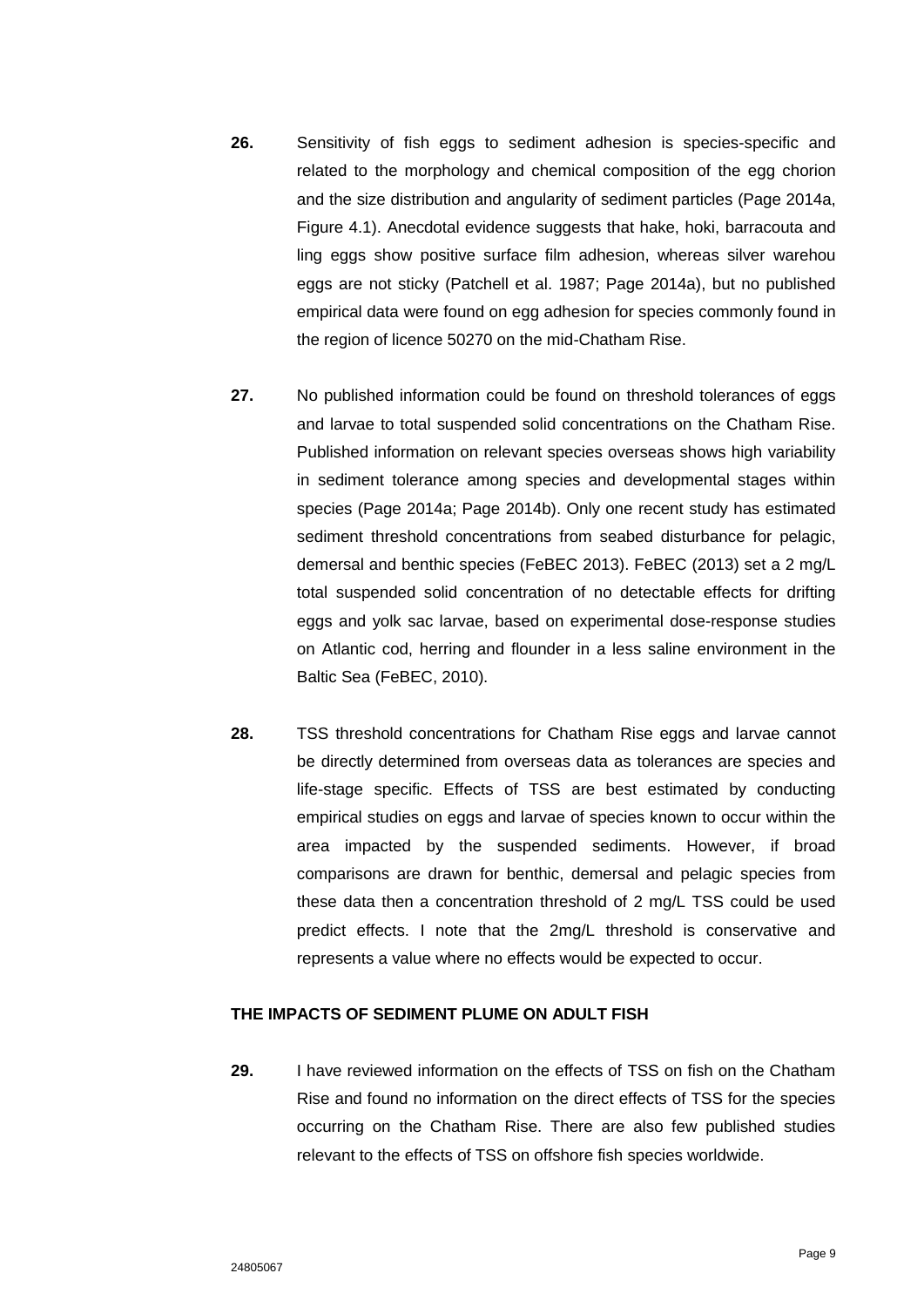- **30.** Suspended sediments may affect fish directly by reducing visibility of pelagic food and clogging gills with associated acute and chronic effects such as physiological stress, reduced growth and reproductive fitness. The biological effects are summarized in Figure 3-1 (Page 2014b) and the severity of effects summarized in Table 3-1 (Page 2014b).
- **31.** Benthic species that live and feed on the seafloor and demersal species that spend part or all of their time within 50 m of the seabed in the CRP licence area 50270 are more likely to encounter a sediment plume from mining than are other species. Table 1 attached to my evidence (Page 2014b) details species habitat preference. Giant stargazer are benthic feeders, spawn in the vicinity of the licence area and are likely to lay eggs on or near the seafloor. Similarly, lemon sole are benthic feeders and are likely to lay eggs on or near the seafloor. Ling in spawning condition have been recorded within the licence area and are thought to be benthic spawners (P. Horn, pers. comm.). Skate and ray species along with other oviparous elasmobranch species and chimerids that lay egg cases are also susceptible to suspended sediment blocking respiratory structures. The life history and biology of other non-commercial species in the licence region is unknown, however many are likely to spawn on or near the seabed. Smothering of eggs by sediments in the immediate vicinity of mining would likely cause mortality.

#### **THE IMPACTS OF SEDIMENT PLUMES ON FISH AVOIDANCE**

- **32.** Fish responses to increased sediment are dependent on exposure duration and TSS concentration, and also vary between species and lifehistory stages within a species. Unlike benthic species and early life stages with limited motility, juvenile and adult fishes are able to swim away from areas where environmental conditions are suboptimal. As a consequence, TSS levels are more likely to be manifested in sub-lethal behavioural and physiological responses rather than mortality for these species.
- **33.** An Ocean Biogeographical Information System (OBIS) database of the distribution and abundance of living species <http://en.wikipedia.org/wiki/Species> in the ocean, lists species searched in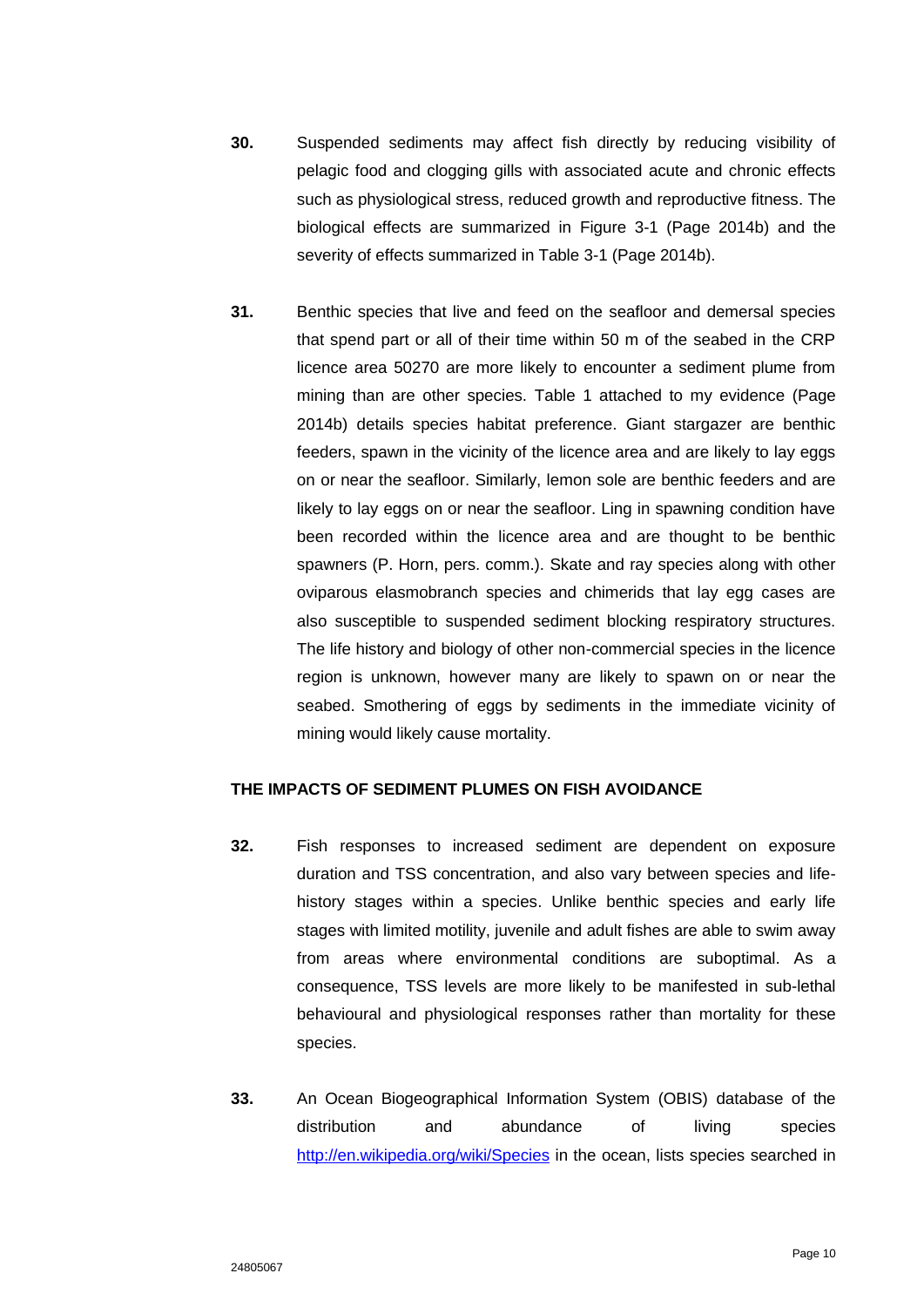April 2014. A total of 17 benthic and 46 demersal fish species occurred within the CRP licence area 50270 (Table 1). Of these, ling, hake and giant stargazer have high commercial value.

- **34.** Mesopelagic fishes and cephalopods have high ecological importance in the Chatham Rise ecosystem as food for larger fish (Pinkerton 2013). A small change in biomass of this group will cause large changes in other groups such as demersal and benthic fish species. Acoustic backscatter (echosounder) traces show vertical migration of the mesopelagic fish and zooplankton layer during the day to within 50 m of the seafloor (O'Driscoll et al. 2009). However, TSS concentrations are predicted to decrease rapidly with height from the seafloor; e.g. concentrations of 30 mg/L at 10m above the seafloor are predicted to last less than a day for one winter mining cycle (CRP 2014). I know of no information on the effect of a TSS plume on the vertical distribution of the mesopelagic layer in oceanic ecosystems.
- **35.** I have detailed known published physiological and behavioural responses to TSS in Table 2. However, comparing published threshold values for fish species is problematic as different experimental studies use different sediment types (i.e., grain size and angularity of particles), units of turbidity and response parameters (behavioural, physiological, lethal). In addition, responses of fish to suspended solids are likely to be species-specific and dependent on individual life history. I have made broad comparisons with the relatively few overseas studies on avoidance behaviour thresholds of relevant species. A comparison of related species occurring in New Zealand to published threshold TSS concentrations overseas is given in Table 3.
- **36.** Demersal and pelagic species (Atlantic cod and mackerel) avoid TSS concentrations of approximately 3 to 5 mg/L (table 3). A recent study by FeBEC (2013) determined an acceptable threshold of avoidance of 10 mg/L for demersal species of Atlantic cod, whiting, herring and European sprat and 50 mg/L for benthic species of flatfish to TSS from seabed disturbance. If broad threshold comparisons are used for Chatham Rise species, total suspended sediment concentrations of between 100 and 10 mg/L outside the mining block for 1 to15 km away, respectively and higher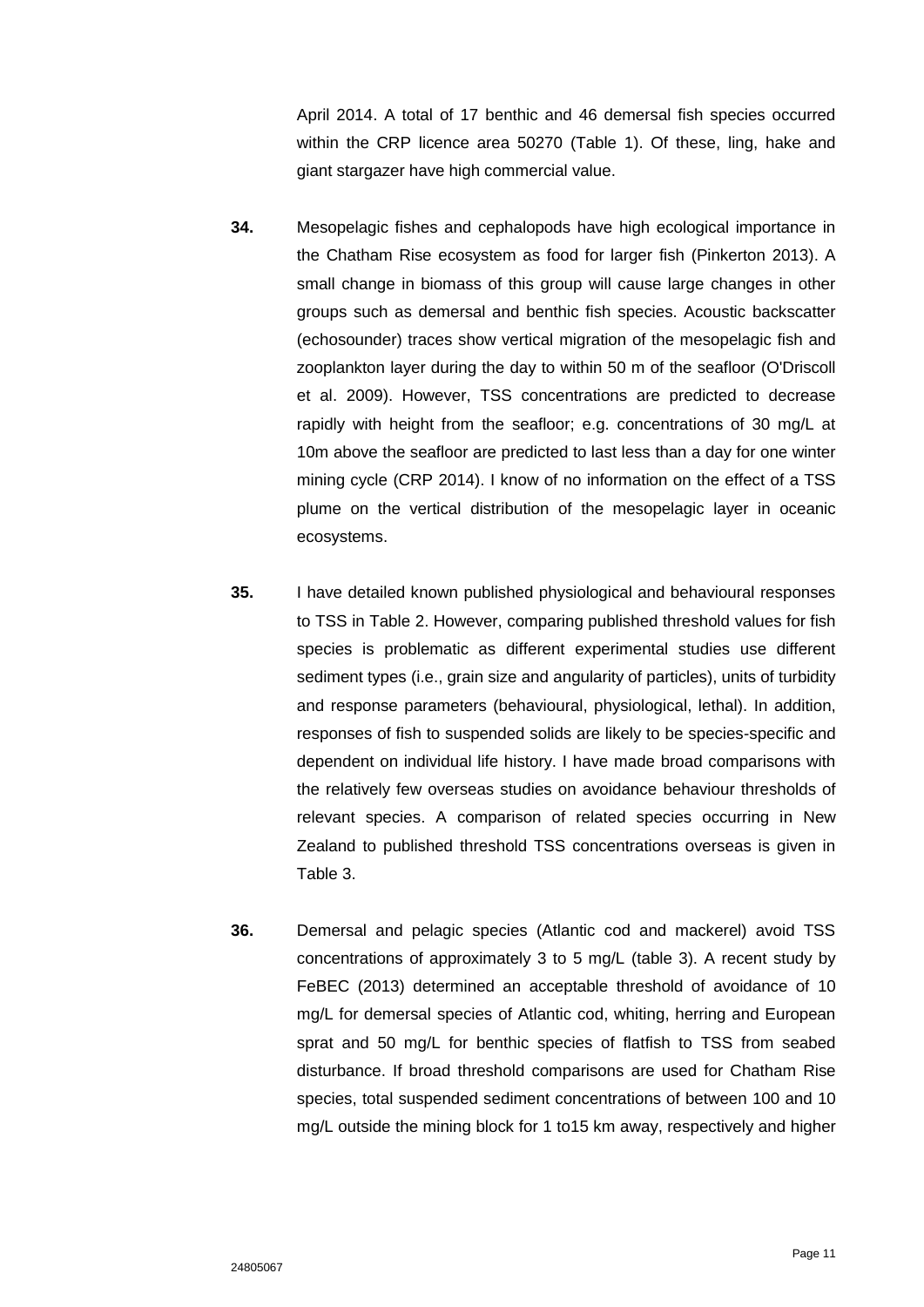concentrations within the mining block (CRP 2014) are likely to cause avoidance of mobile benthic and demersal fish species.

## **RESPONSE TO SUBMISSIONS**

## **Deep Water Group**

- **37.** At paragraph 10.5, the Deep Water Group's (**DWG**) submission suggests that fish will be exposed to "multiple cumulative stressors". The effects of multiple cumulative stressors was not determined in my report. I reviewed the effects of Total Suspended Solids (TSS) on adult fish, juveniles, eggs and larvae.
- **38.** The DWG state that "individual and combined effects will impact on adult and juvenile fish, fish eggs and spawning behaviour". My research has shown that overseas studies suggest Total Suspended Sediment (TSS) is likely to cause avoidance behaviour and effect fish eggs and larvae within the mining block and for a distance in the vicinity of 15 km outside a mining block (CRP 2014).
- **39.** Demersal fish species in the mining block are likely to avoid TSS concentrations greater than 3–5 mg/L (Westerberg et al. 1996; Appelberg et al. 2005). Furthermore, eggs and larvae may be affected by TSS concentrations of greater than 2 mg/L (FeBEC 2013). These concentration thresholds are same as the (ANZECC 2000) guideline trigger turbidity of 2–3 mg/L. Adults and juveniles of benthic fish species such as ling and flounder are potentially more tolerant of TSS concentrations to 50 mg/L (FeBEC 2013).
- **40.** TSS concentrations between 10 and 100 mg/L will occur outside the mining block. However, the plume distance beyond the mining block will decrease to between 2.0 and 0.5 km for 10 and 100 mg/L TSS, respectively, after approximately 1 week. The predicted TSS plume modelled for release of sediment on the seafloor (CRP responses to EPA request 5, August 2014 (CRP 2014)) shows concentrations greater than 10 mg/L, but less than 30 mg/L persisting for more than one month over an area of 47 km<sup>2</sup> (Figure, 19, Table 5 (CRP 2014)). TSS concentrations greater than 30 mg/L for this mining scenario after 1 month are modelled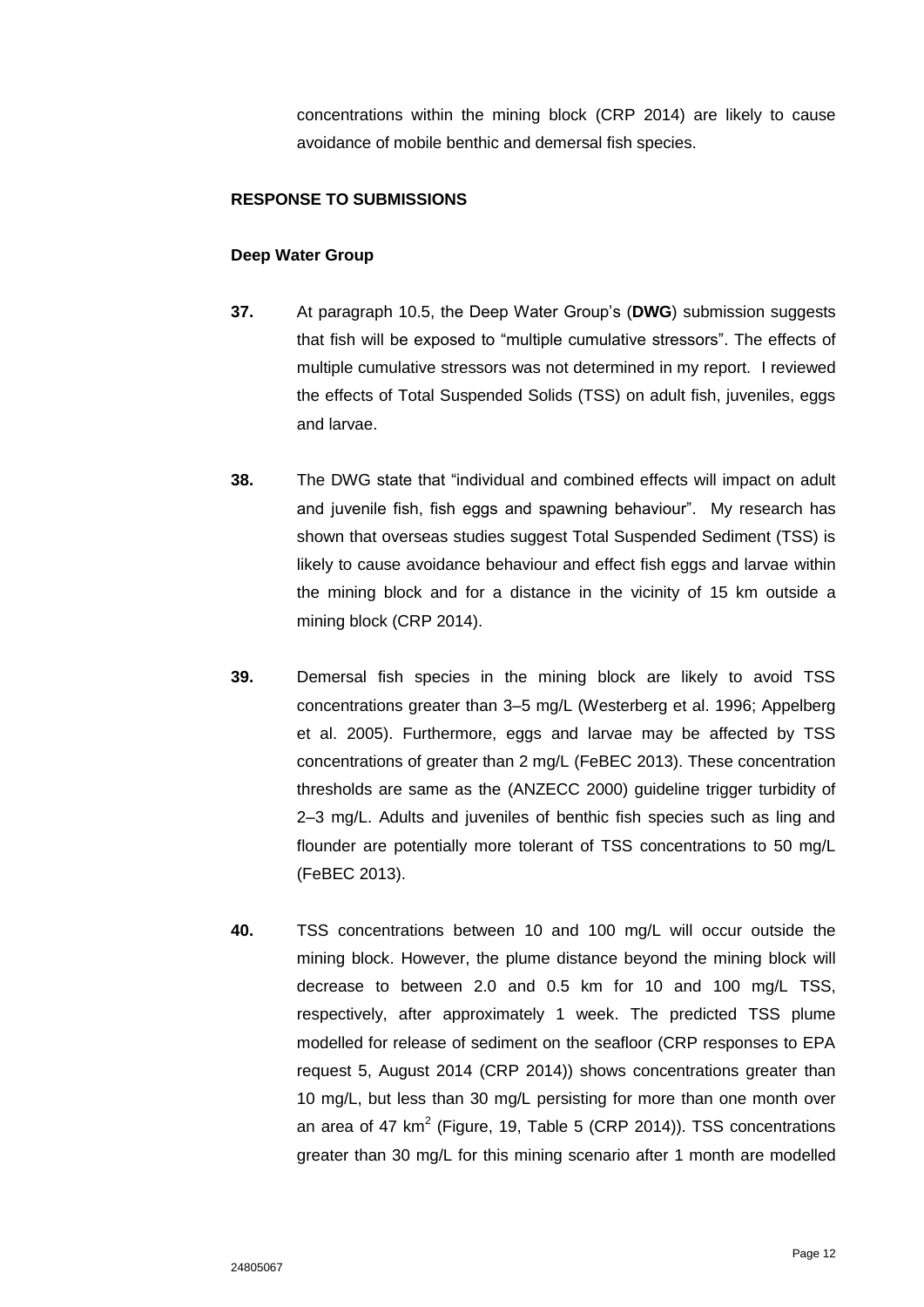to occur within mostly within the mining block (Figures 16, 17 and 18 (CRP 2014)).

## **Sanford**

**41.** Sanford in paragraph 5 of their submission 110207; "There is a very high probability that the proposed mining works will effect fish behaviour…" Based on overseas studies on fish avoidance thresholds to total suspended solids (Appendix 2) and the modelled extent of the plume (Deltares, 2014b; CRP, 2014), fish are likely to avoid the plume within the mining block, and may avoid the plume approximately 15 km away from the mining block.

# **KASM**

- **42.** On page 17, bullet point 5 KASM states that demersal fish, meso-pelagic fish and phytoplankton are likely to be impacted indirectly by mining activities. There are 46 demersal or pelagic species known to occur within the licence area (Appendix 1). The sediment plume is likely to indirectly impact species within the mining block by causing migration and may cause avoidance approximately 15 km away from the mining block.
- **43.** Meso-pelagic fish vertically migrate down to within 50 m of the seafloor during daylight hours (O'Driscoll et al. 2009). A sediment plume vertical height of the 15–20 m above the seabed at 5 mg/L for the clay fraction is predicted occur infrequently (CRP 2014, paragraph 6, pg. 272). Mesopelagic fish may occasionally contact this plume at sediment concentrations that may cause an avoidance response.
- **44.** Phytoplankton productivity predominantly occurs in the top 100 m of water and therefore will not be affected by the predicted sediment plume (see paragraph 20 above). Should the behaviour of meso-pelagic biota that diurnally migrate be affected, then the interaction between mesopelagic biota and phytoplankton may be affected. However, the effect will limited to the area of the plume and the time of day that the interaction occurs.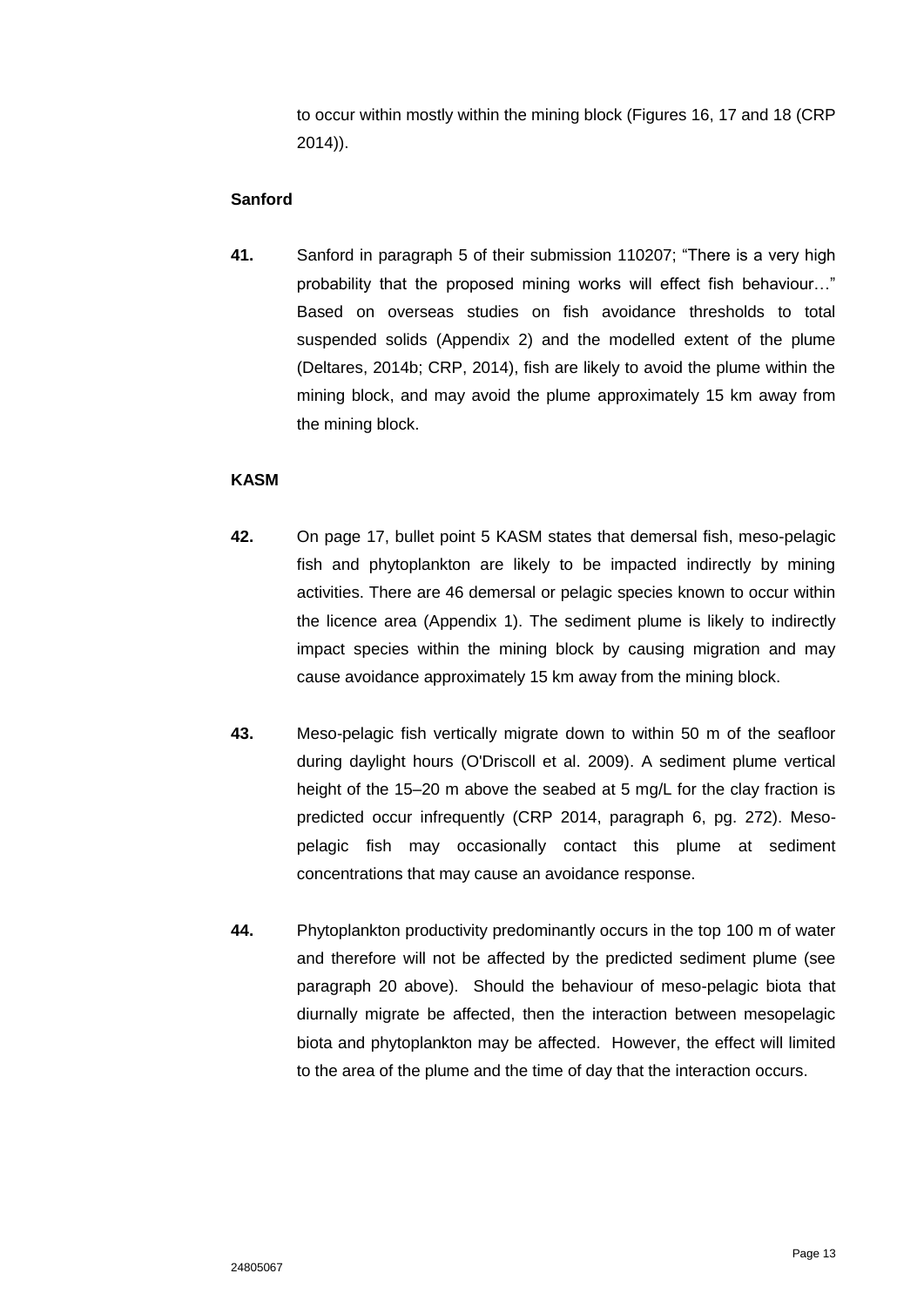## **Forest and Bird**

**45.** At paragraph 25 of Forest and Bird's submission, they state that "No one really knows what these fish will do when the encounter the sediment plume". This suggestion is not entirely correct; a number of relevant studies conducted on the effects of sediment on marine fish behaviour suggest that fish will avoid (swim away) from sediment at a certain threshold concentration. For example, Westerberg et al. (1996) determined that Atlantic Cod (a demersal species) in a large experimental flume tank exposed to increasing concentrations of sediment avoided the plume at 3 mg/L, preferring sediment-free control water. Atlantic herring have responded in a similar way at 9–12 mg/L suspended sediment (Johnston and Wildish 1981), see Table 2 attached to my evidence for a summary table of avoidance responses.

### **CONCLUSIONS**

- **46.** In conclusion, predicting of effects of TSS on fish eggs and larvae is dependent on:
	- (a) knowledge of which species eggs and larvae occur in the region of the CRP mining licence 50270 and plume;
	- (b) the spatial and temporal variation of the distribution of eggs and larvae; and
	- (c) the species- and life-stage specific tolerances of eggs and larvae to TSS released by mining in the licence area.
- **47.** Empirical studies on both direct (sediment adherence to pelagic eggs and larvae) and indirect (predator or prey) effects would inform the assessments of the effects of exposure to TSS on fish eggs and larvae.
- **48.** Predicting the avoidance response thresholds of juvenile and adult fishes to a sediment plume on the Chatham Rise must be based on broad comparisons with studies overseas because there are no relevant data on the effects on species expected in the consent area. Experimental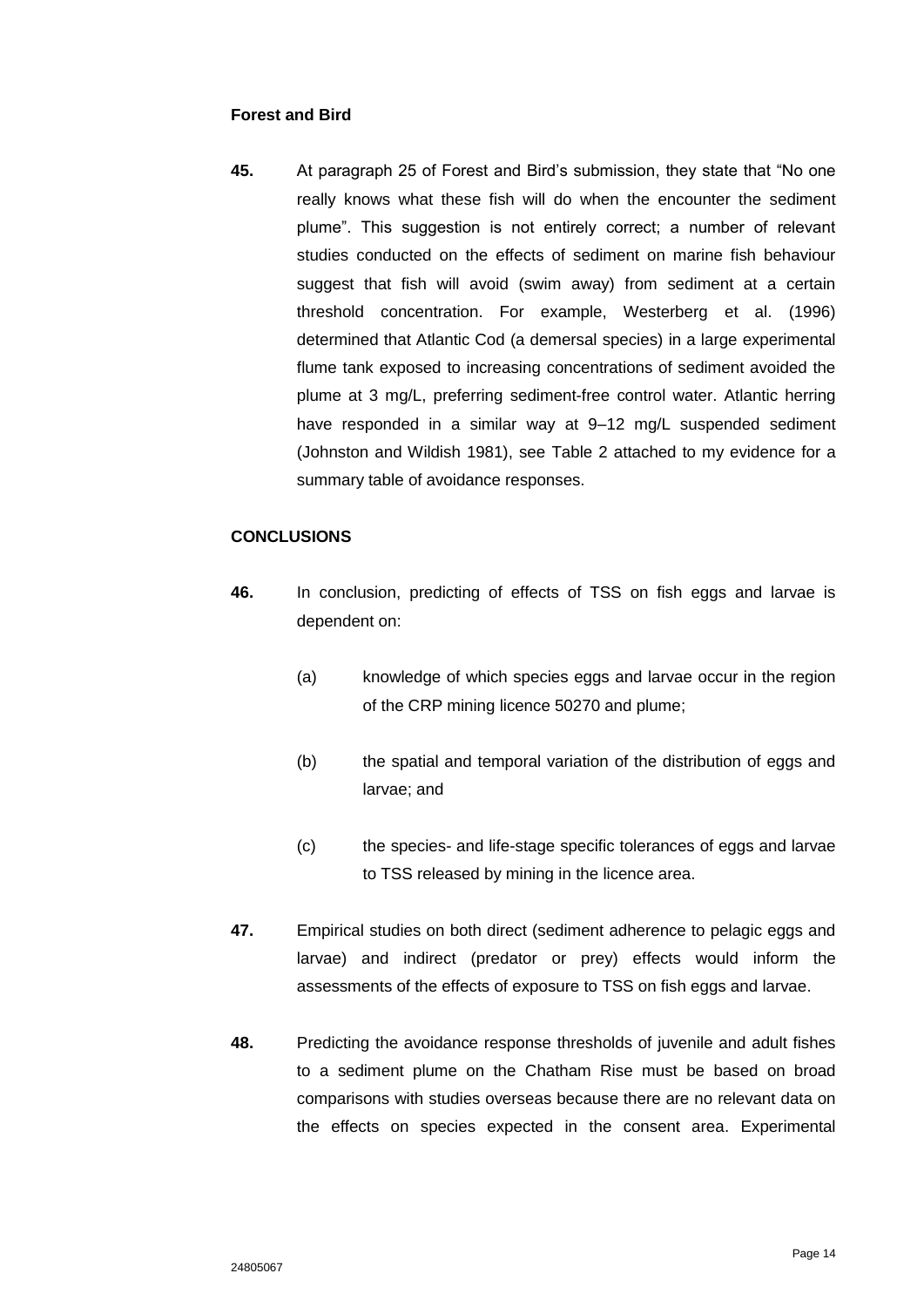laboratory and field studies would inform assessments of the effects of exposure to TSS on animal avoidance responses.

# **Mike Page**

ufge.

28 August 2014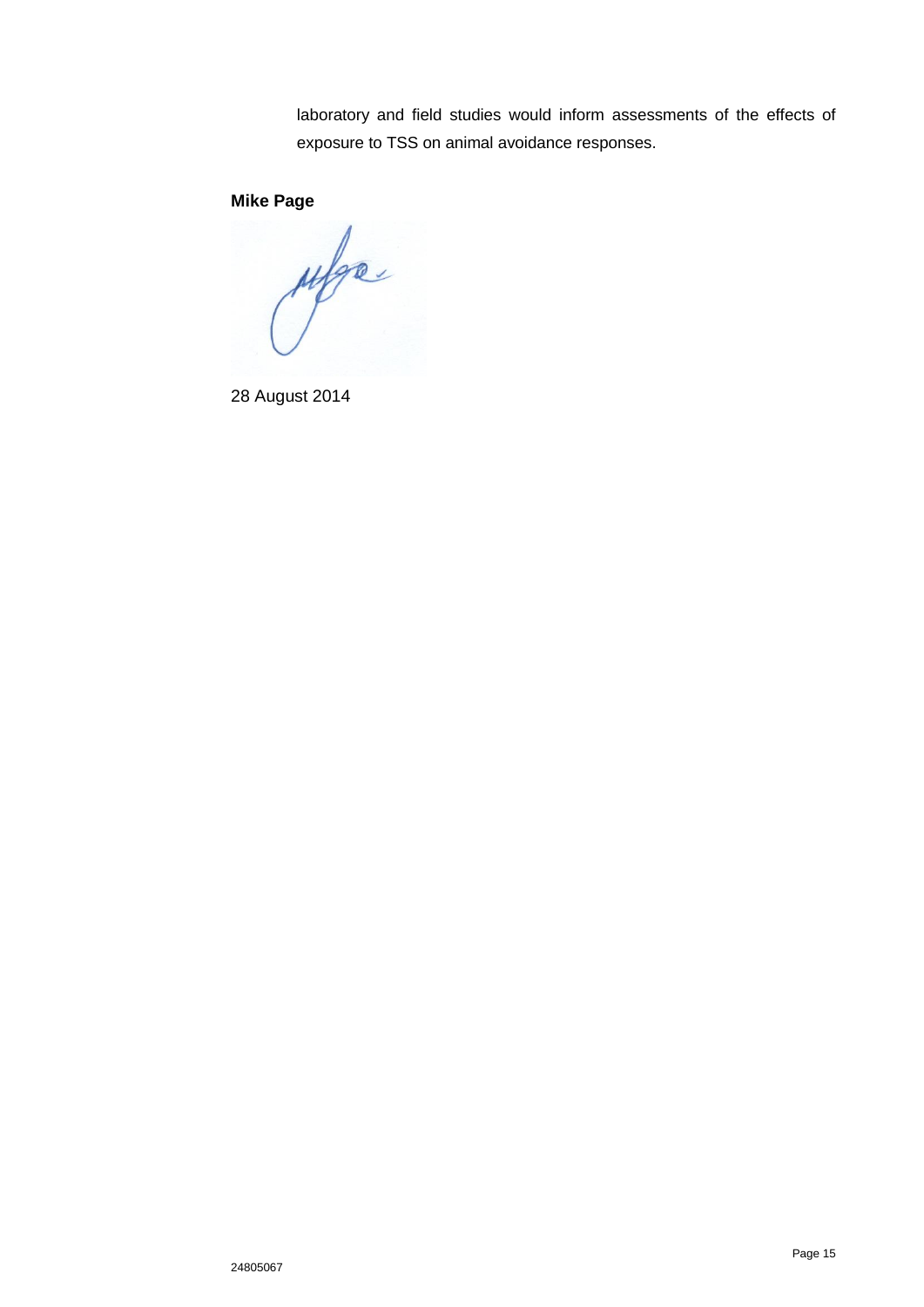#### **REFERENCES**

ANZECC (2000) ANZECC water quality guidelines - October 2000. https:/[/www.mfe.govt.nz/publications/water/anzecc-water-quality-guide-02/anzecc](http://www.mfe.govt.nz/publications/water/anzecc-water-quality-guide-02/anzecc-water-quality-guide-02-pdfs.html)[water-quality-guide-02-pdfs.html](http://www.mfe.govt.nz/publications/water/anzecc-water-quality-guide-02/anzecc-water-quality-guide-02-pdfs.html)

Appelberg, M., Holmqvist, M., Lagenfelt, I. (2005) Øresundsforbindelsens inverkan paa fisk och fiske, Underlagsrapport 1992-2005: 230.

Blaxter, J.H.S. (1969) Visual Threshold and Spectral Sensitivity of flatfish larvae. *Journal of experimental Biology*, 51: 221-230.

Bradford-Grieve, J., Boyd, P.W., Chang, F.H., Chiswell, S., Hadfield, M., Hall, J.A., James, M.R., Nodder, S.D., Shushkina, E.A. (1999) Pelagic ecosystem structure and functioning in the Subtropical Front region east of New Zealand in austral winter and spring 1993. *Journal of Plankton Research*, 21(3): 405-428. DOI 10.1093/plankt/21.3.405

Bradford-Grieve, J., Murdoch, R., James, M., Oliver, M., McLeod, J. (1998) Mesozooplankton biomass, composition, and potential grazing pressure on phytoplankton during austral winter and spring 1993 in the Subtropical Convergence region near New Zealand. *Deep-Sea Research Part I-Oceanographic Research Papers*, 45(10): 1709-1737. Doi 10.1016/S0967-0637(98)00039-9

Chang, F.H., Gall, M. (1998) Phytoplankton assemblages and photosynthetic pigments during winter and spring in the Subtropical Convergence region near New Zealand. *New Zealand Journal of Marine and Freshwater Research*, 32(4): 515-530.

CRP (2014) Response to items 3,4 ,5 and 7 of EPA request of 9 June 2014 for further information (August 2014). 24.

Deltares (2014b) Modelling investigations on mine tailing plume dispersion on the Chatham Rise *Report prepared by Deltares for Chatham Rock Phosphate Ltd*, Delatres Report 1209110-000-ZKS-007: 72.

FeBEC (2010) Sediment Dose Response Study. *Technical Report. Prepared for Femern A/S*, Doc. No. E4-TR-036.: 147.

FeBEC (2013) Fish Ecology in Fehmarnbelt. Environmental Impact assessment Report, Report no. E4TR0041 - Volume I: 254.

Humborstad, O.-B., Jorgensen, T., Grotmol, S. (2006) Exposure of cod Gadus morhua to resuspended sediment: an experimental study of the impact of bottom trawling. *Marine Ecology Progress Series*, 309: 247-254. 10.3354/meps309247

Hurst, R.J., Stevenson, M.L., Bagley, N.W., Griggs, L.H., Morrison, M.A., Francis, M.P. (2000) Areas of importance for spawning, pupping or egg-laying, and juveniles of New Zealand coastal fish. *Final Research Report for Ministry of Fisheries Project*: 57.

James, M.R., Hall, J.A. (1998) Microzooplankton grazing in different water masses associated with the subtropical convergence round the South Island, new Zealand. *Deep-Sea Research Part I-Oceanographic Research Papers*, 45(10): 1689-1707. Doi 10.1016/S0967-0637(98)00038-7

Johnston, D.W., Wildish, D.J. (1981) Avoidance of dredge spoil by herring (Clupea harengus harengus). *Bulletin of Environmental Contamination and Toxicology*, 26(1): 307-314. 10.1007/BF01622095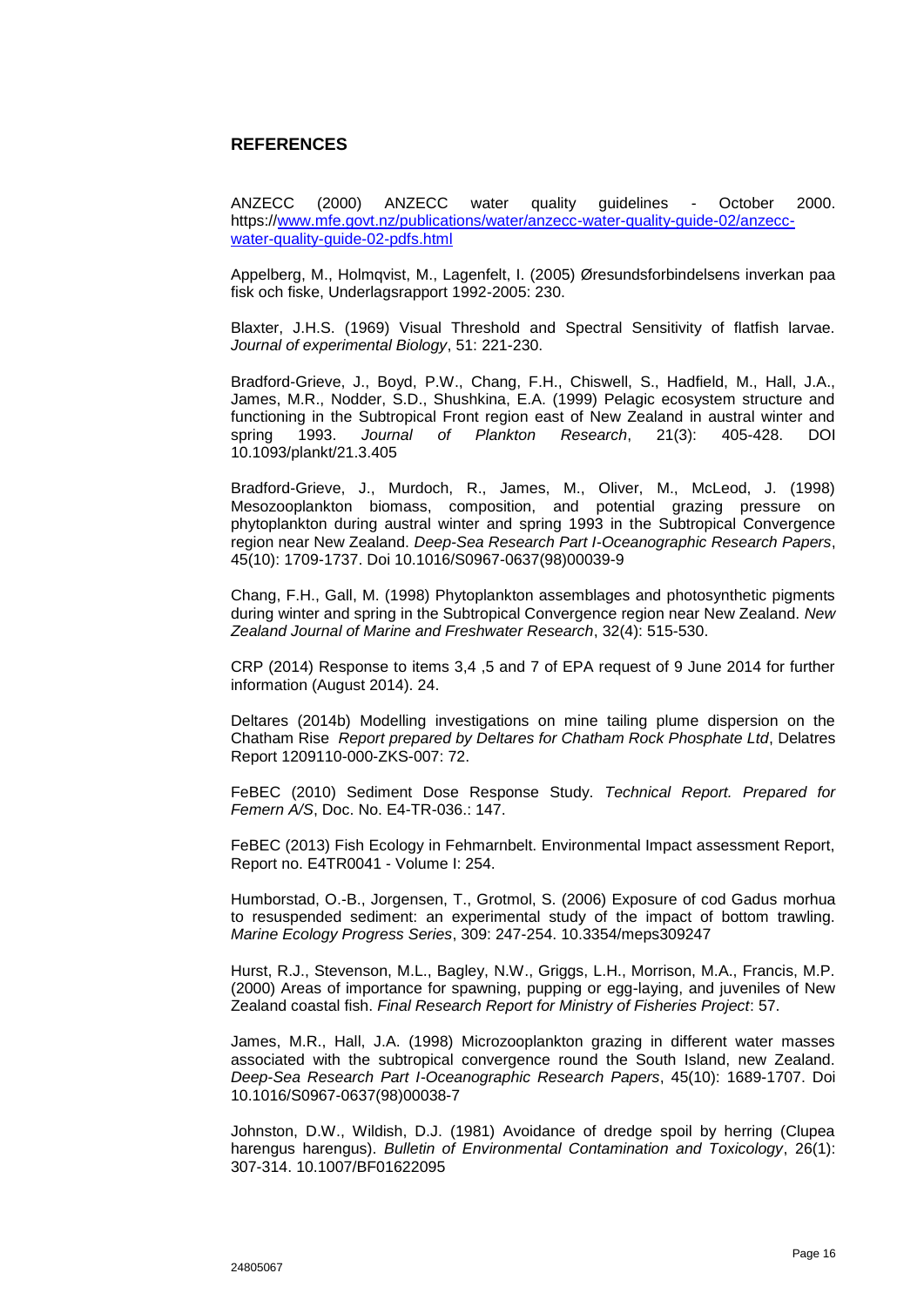Johnston, D.W., Wildish, D.J. (1982) Effect of suspended sediment on feeding by larval herring (Clupea harengus harengus L.). *Bulletin of Environmental Contamination and Toxicology*, 29(3): 261-267.

Keller, O., Lüdemann, K., Kafemann, R. (2006) Lterature review of offshore wind farms with regard to fish fauna. *BfN-Skripten*, Vol. 186: 47-130.

Lowe, M.L. (2013) Factors affecting the habitat usage of estuarine juvenile fish in northern New Zealand. *Doctor of Philosophy in Marine Science*. University of Auckland, Auckland: 238.

Meager, J.J., Utne-Palm, A.C. (2008) Effect of turbidity on habitat preference of juvenile Atlantic cod, Gadus morhua. *Environmental Biology of Fishes*, 81(2): 149-155. DOI 10.1007/s10641-007-9183-z

Messieh, S.N., Wildish, D.J., Peterson, R.H. (1981) Possible impact from dredging and spoil disposal on the Miramichi Bay herring fishery. *Canadian Technical Report on Fisheries and Aquatic Science. 1981.*, 1008: 33.

Morgan, R.P., Rasin, J.R., Noe, L.A. (1983) Sediment effect on eggs and larvae of stripped bass and white perch. *Transactions of the American Fisheries Society*, 112: 220-224.

Morinaga, T.T., Koike, T., Ootomo, K., Matsuike, K. (1988) Response of a fish school to turbid water. *Uni-Mer*, 26: 19-28.

Moser, H.G., Lo, N.C.H., Smith, P.E. (1997) Vertical distribution of Pacific hake eggs in relation to stage of development and temperature. *California Cooperative Oceanic Fisheries Investigations Reports*, 38: 120-126. <Go to ISI>://WOS:A1997YK03700012

Murdoch, R., Guo, R., McCrone, A. (1990) Distribution of Hoki (*Macruronus novaezealandiae*) eggs and larvae in relation to hydrography in Cook Strait, September, 1987. *New Zealand Journal of Marine and Freshwater Research*, 24: 529-539.

Newcombe, C.P., Jensen, J.O.T. (1996) Channel Suspended Sediment and Fisheries: A Synthesis for Quantitative Assessment of Risk and Impact. *North American Journal of Fisheries Management*, 16(4): 693-727. 10.1577/1548- 8675(1996)016<0693:cssafa>2.3.co;2

O'Driscoll, R.L., Bagley, N., Baird, S. (2014) Spawning areas of fish on the Chatham Rise; 2001-2014. *NIWA Client Report*, WLG2014-58: 42.

O'Driscoll, R.L., Booth, J.D., Bagley, N.W., Anderson, O.F., Griggs, L.H., Stevenson, M.L., Francis, M.P. (2003) Areas of importance for spawning, pupping or egg laying, and juveniles of New Zealand deepwater fish, pleagic fish and invertebrates. *NIWA Technical Report*: 102.

O'Driscoll, R.L., Gauthier, S., Devine, J.A. (2009) Acoustic estimates of mesopelagic fish: as clear as day and night? *ICES Journal of Marine Science: Journal du Conseil*, 66(6): 1310-1317. 10.1093/icesjms/fsp015

Page, M.J. (2014a) Effects of total suspended solids on marine fish: eggs and larvae on the Chatham Rise. *EEZ2000006*, Appendix 27: 22.

Page, M.J. (2014b) Effects of total suspended solids on marine fish: pelagic, demersal and bottom fish species avoidance of TSS on the Chatham Rise. *EEZ000006*, Appendix 28: 22.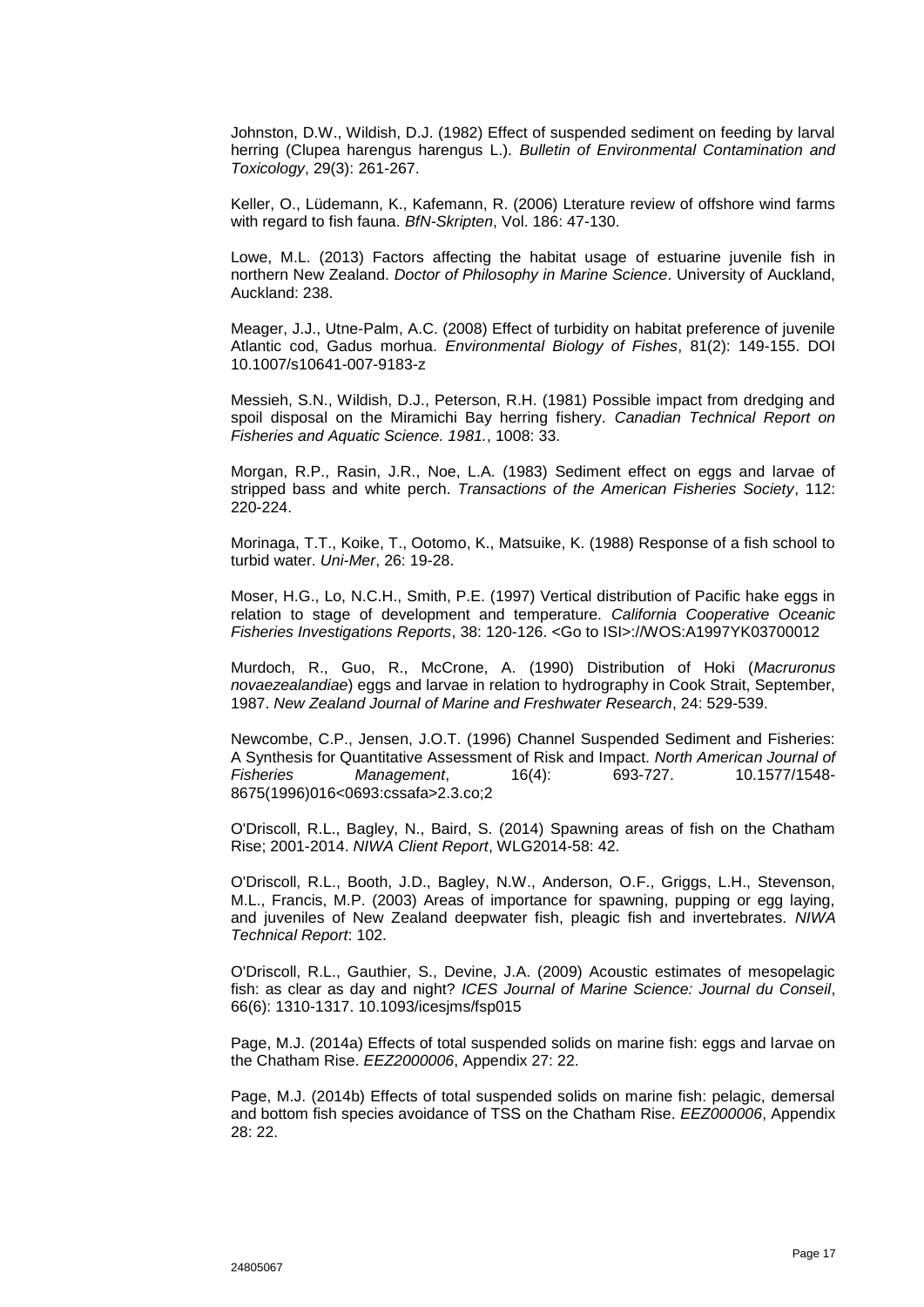Paredes, F., Bravo, R. (2005) Reproductive cycle, size at first maturation and fecundity in the golden ling, Genypterus blacodes, in Chile. *New Zealand Journal of Marine and Freshwater Research*, 39(5): 1085-1096. <Go to ISI>://WOS:000232744700008

Partridge, G.J., Michael, R.J. (2010) Direct and indirect effects of simulated calcareous dredge material on eggs and larvae of pink snapper *Pagrus auratus.* . *Journal of Fish Biology*, 77 227-240.

Patchell, G.J., Allen, M.S., Dreadon, D.J. (1987) Egg and larval development of the New Zealand hoki Macruronus novaezelandiae. *New Zealand Journal of Marine and Freshwater Research*, 21(2): 301-313. 10.1080/00288330.1987.9516226

Pinkerton, M. (2013) Ecosystem modelling of the Chatman Rise. *NIWA Client Report*: 157.

Rogers, B.A. (1969) Tolerance levels of four species of estuarine fishes to suspended mineral solids University of Rhode Island, Kingston.

Sherk, J.A., O'Connor, J.M., Neumann, D.A. (1975) Effects of suspended and deposited sediments on estuarine environments. In: L.E. Cronin (Ed). *Estuarine Research 2*. Academic Press, New York: 541-558.

Westerberg, H., Rönnbäck, P., Frimansson, H. (1996) Effects of suspended sediments on cod eggs and larvae and on the behaviour of adult herring and cod. *ICES CM 1996/E:26*: 13.

Widder, E. (2014) Deep light. National Oceanic and Atmospheric Administration. [http://oceanexplorer.noaa.gov/explorations/04deepscope/background/deeplight/deeplig](http://oceanexplorer.noaa.gov/explorations/04deepscope/background/deeplight/deeplight.html) [ht.html](http://oceanexplorer.noaa.gov/explorations/04deepscope/background/deeplight/deeplight.html)

Wildish, D.J., Wilson, A.J., Akagi, H. (1977) Avoidance by herring of suspended sediment from dredge spoil dumping. , ICES Doc. C.M.1977/ E:11 (mimeo.).

Zeldis, J.R., Grimes, P.J., Ingerson, J.K.V. (1995) Ascent Rates, Vertical-Distribution, and a Thermal History Model of Development of Orange Roughy, *Hoplostethus atlanticus*, Eggs in the Water Column. *Fishery Bulletin*, 93(2): 373-385. <Go to ISI>://A1995QR39200014

Zeldis, J.R., Murdoch, R.C., Cordue, P.L., Page, M.J. (1998) Distribution of hoki (Macruronus novaezelandiae) eggs, larvae, and adults off Westland, New Zealand, and the design of an egg production survey to estimate hoki biomass. *Canadian Journal of Fisheries and Aquatic Sciences*, 55(7): 1682-1694. <Go to ISI>://WOS:000076176300014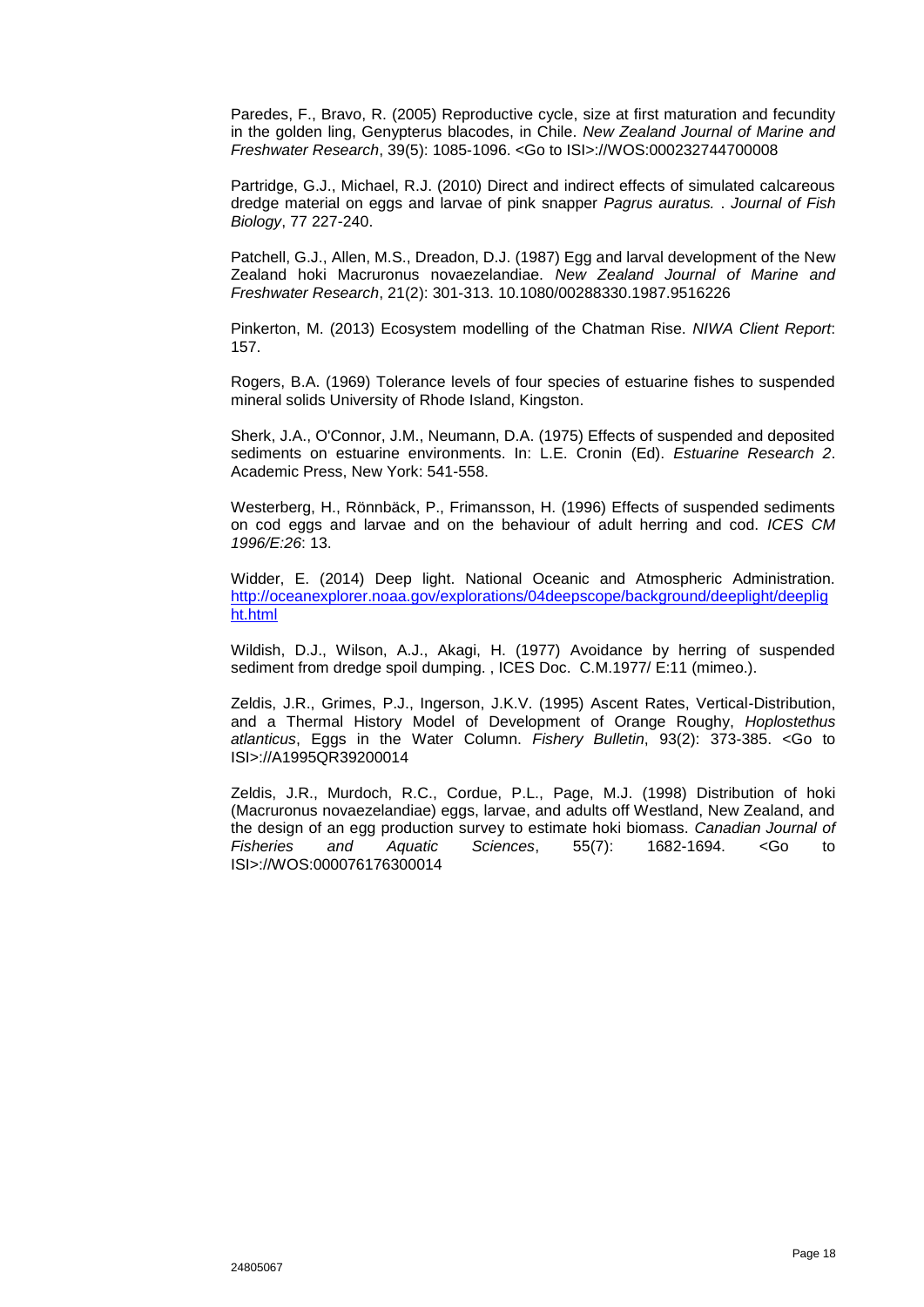# **TABLES**

# **Table 1**

Ocean Biogeographical Information System (OBIS) output of species sampled by research trawl in the CRP licence area 50270, searched April 2014 (Page 2014a).

| <b>Scientific name</b>        | <b>Family</b>       | <b>Common family</b>        | <b>Common name</b>      | <b>Benthic</b> | <b>Demersal</b><br>or Pelagic |
|-------------------------------|---------------------|-----------------------------|-------------------------|----------------|-------------------------------|
| Alertichthys blacki           | Congiopodidae       | pigfishes                   | alert pigfish           |                | у                             |
| Ambophthalmos angustus        | Psychrolutidae      | toadfishes                  | pale toadfish           | у              |                               |
| Argentina elongata            | Argentinidae        | silversides                 | silverside              |                | у                             |
| Arnoglossus scapha            | <b>Bothidae</b>     | lefteyed flounder           | megrim, witch           | у              |                               |
| Azygopus pinnifasciatus       | Pleuronectidae      | righteyed flounders         | spotted flounder        | у              |                               |
| Bassanago bulbiceps           | Congridae           | conger eels                 | swollenhead conger      | у              |                               |
| Bassanago hirsutus            | Congridae           | conger eels                 | hariy conger            | у              |                               |
| Beryx splendens               | Berycidae           | alfonsinos                  | alfonsino               |                | у                             |
| Brama australis               | <b>Bramidae</b>     | pomfrets                    | southern Ray's bream    |                | у                             |
| Coelorinchus aspercephalus    | Macrouridae         | rattails, grenadiers        | oblique banded rattail  |                | у                             |
| Coelorinchus biclinozonalis   | Macrouridae         | rattails, grenadiers        | two saddled rattail     |                | У                             |
| Coelorinchus bollonsi         | Macrouridae         | rattails, grenadiers        | Bollons' rattail        |                | у                             |
| Coelorinchus fasciatus        | Macrouridae         | rattails, grenadiers        | banded rattail          |                | У                             |
| Coelorinchus oliverianus      | Macrouridae         | rattails, grenadiers        | Oliver's rattail        |                | у                             |
| Coelorinchus parvifasciatus   | Macrouridae         | rattails, grenadiers        | small banded rattail    |                | У                             |
| Centriscops humerosus         | Macrorhamphosida    | snipefishes                 | redbanded bellowsfish   |                | у                             |
| Centrolophus niger            | е<br>Centrolophidae | raftfishes,<br>medusafishes | rudderfish              |                | у                             |
| Cyttus traversi               | Zeidae              | dories                      | lookdown dory           |                | у                             |
| Cyttus novaezealandiae        | Zeidae              | dories                      | New Zealand dory        |                | у                             |
| Deania calcea                 | Centrophoridae      | dogfishes                   | shovelnose dogfish      |                | у                             |
| Dipturus innominatus          | Rajidae             | skates                      | smooth skate            | y              |                               |
| <b>Emmelichthys nitidus</b>   | Emmelichthyidae     | bonnetmouths, rovers        | redbait                 |                | у                             |
| Epigonus lenimen              | Apogonidae          | cardinalfishes              | bigeye cardinalfish     |                | у                             |
| Epigonus robustus             | Apogonidae          | cardinalfishes              | Robust cardinal fish    |                | у                             |
| Etmopterus baxteri            | Etmopteridae        | dogfishes                   | lantern shark           |                | у                             |
| Etmopterus lucifer            | Etmopteridae        | dogfishes                   | lucifer dogfish         |                | у                             |
| Galeorhinus galeus            | Triakidae           | hound sharlks               | Tope shark              | у              |                               |
| Genypterus blacodes           | Ophidiidae          | cusk eels                   | ling                    | у              |                               |
| Halaelurus dawsoni            | Scyliorhinidae      | cat sharks                  | Dawson's cat shark      |                | у                             |
| Halargyreus johnsonii         | Moridae             | morid cods                  | slender cod             |                | у                             |
| Harriotta raleighana          | Rhinochimaeridae    | longnosed chimaeras         | longnosed chimaera      | у              |                               |
| Helicolenus spp.              | Scorpaenidae        | scorpionfishes              | jock stewart            | у              |                               |
| Hoplichthys haswelli          | Hoplichthyidae      | ghostflatheads              | deepsea flathead        | у              |                               |
| Hoplostethus mediterraneus    | Trachichthyidae     | roughies, slimeheads        | silver roughy, sawbelly |                | у                             |
| Hydrolagus bemisi             | Chimaeridae         | chimaeras,<br>sharks        | ghost pale ghost shark  | у              |                               |
| Hydrolagus<br>novaezealandiae | Chimaeridae         | chimaeras,<br>sharks        | ghost dark ghost shark  | у              |                               |
| Icichthys australis           | Centrolophidae      | raftfishes,<br>medusafishes | ragfish                 |                | у                             |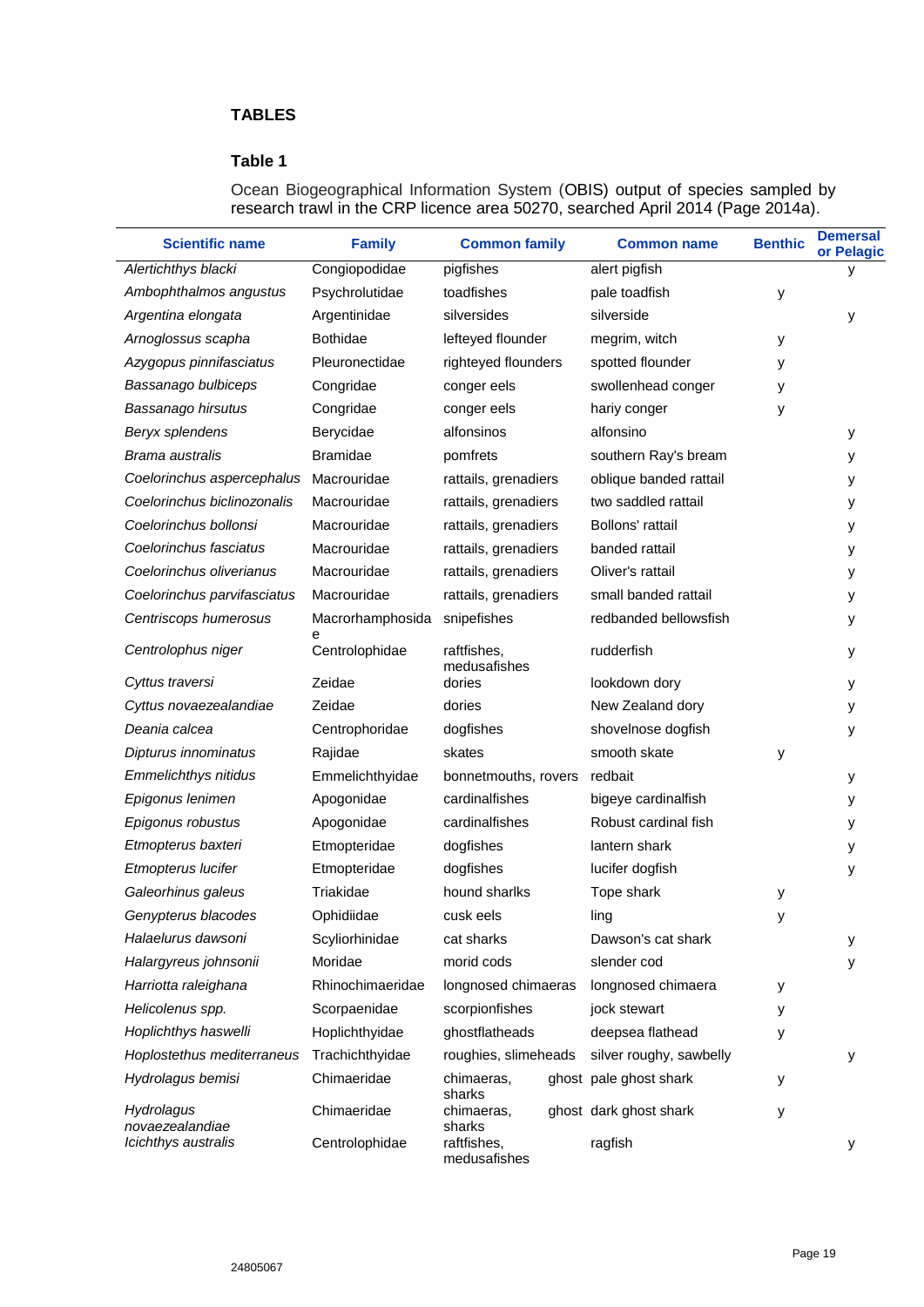| <b>Scientific name</b>                  | <b>Family</b>          | <b>Common family</b>        | <b>Common name</b>              | <b>Benthic</b> | <b>Demersal</b><br>or Pelagic |
|-----------------------------------------|------------------------|-----------------------------|---------------------------------|----------------|-------------------------------|
| Kathetostoma giganteum                  | Uranoscopidae          | armourhead<br>stargazers    | giant<br>stargazer,<br>monkfish | y              |                               |
| Kuronezumia bubonis                     | Macrouridae            | rattails, grenadiers        | bulbous rattail                 |                | у                             |
| Lepidoperca aurantia                    | Serranidae             | sea perches, gropers        | orange perch                    |                | У                             |
| Lepidorhynchus denticulatus Macrouridae |                        | rattails, grenadiers        | javelinfish                     |                | у                             |
| Macruronus novaezelandiae               | Merlucciidae           | Hakes                       | hoki                            |                | у                             |
| Merluccius australis                    | Merlucciidae           | Hakes                       | hake                            |                | у                             |
| Micromesistius australis                | Gadidae                | true cods                   | southern blue whiting           |                | у                             |
| Mora moro                               | Moridae                | morid cods                  | ribaldo                         |                | у                             |
| Neocyttus rhomboidalis                  | Oreosomatidae          | Oreos                       | spiky oreo                      |                | у                             |
| Neophrynichthys latus                   | Psychrolutidae         | Toadfishes                  | dark toadfish                   | y              |                               |
| Notacanthus sexspinis                   | Notacanthidae          | spiny eels                  | spineback eel                   |                | у                             |
| Notophycis marginata                    | Moridae                | morid cods                  | dwarf cod                       |                | У                             |
| Optonurus denticulatus                  | Macrouridae            | rattails, grenadiers        | thorntooth grenadier            |                | y                             |
| Oxynotus bruniensis                     | Oxynotidae             | rough sharks                | prickly dogfish                 | у              |                               |
| Pelotretis flavilatus                   | Pleuronectidae         | righteyed flounders         | lemon sole                      | у              |                               |
| Photichthys argenteus                   | Photichthyidae         | lighthouse fishes           | lighthouse fish                 |                | у                             |
| Polyprion oxygeneios                    | Percichthyidae         | temperate basses            | hapuku, groper                  |                | y                             |
| Pseudophycis bachus                     | Moridae                | morid cods                  | red cod                         |                | y                             |
| Schedophilus huttoni                    | Centrolophidae         | <b>Medusafishes</b>         | New Zealand ruffe               |                | у                             |
| Seriolella caerulea                     | Centrolophidae         | raftfishes.<br>medusafishes | white warehou                   |                | у                             |
| Seriolella punctata                     | Centrolophidae         | raftfishes.<br>medusafishes | silver warehou                  |                | у                             |
| Squalus acanthias                       | Squalidae              | dogfishes                   | spiny dogfish                   |                | у                             |
| Thyrsites atun                          | Gempylidae             | Snake mackerel              | snoek                           |                | у                             |
| Trachurus<br>murphyi                    | symmrtricus Carangidae | jacks,<br>kingfishes        | trevallies, slender mackerel    |                | у                             |
| Tubbia tasmanica                        | Centrolophidae         | raftfishes,<br>medusafishes | Tasmanian ruffe                 |                | у                             |
| Ventrifossa nigromaculata               | Macrouridae            | rattails, grenadiers        | blackspot rattail               |                | у                             |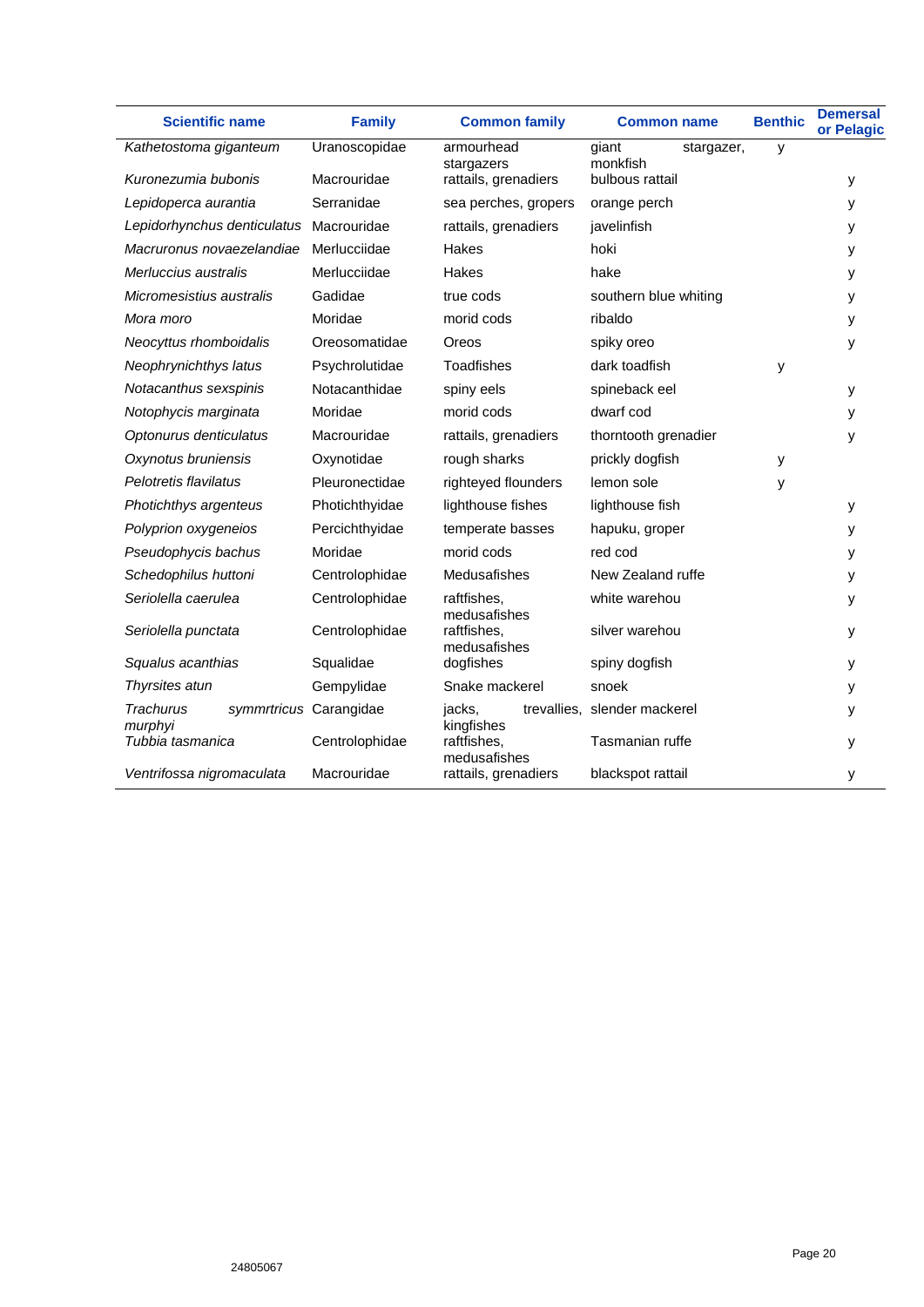# **Table 2**

Table 3–2*:* Published physiological and behavioural responses to threshold concentrations of total suspended solids. Larval, juvenile and adult marine and estuarine fishes. (Page  $2014b$ ).

| Common name/<br><b>species</b>                           | <b>Life stage</b> | <b>Threshold</b><br>concentration                                             | <b>Effect: avoidance</b><br>behaviour/lethal/sub-<br>lethal effects                      | <b>References</b>                                        |
|----------------------------------------------------------|-------------------|-------------------------------------------------------------------------------|------------------------------------------------------------------------------------------|----------------------------------------------------------|
|                                                          |                   | on<br>sedimentation                                                           |                                                                                          |                                                          |
| <b>Demersal species</b>                                  |                   |                                                                               |                                                                                          |                                                          |
| <b>Atlantic Cod</b><br>Gadus morhua                      | Juvenile          | Turbidity                                                                     | No strong effect on habitat<br>preference                                                | Meager and Utne-<br>Palm (2008)                          |
|                                                          | Adult             | 550 mg/L (1d -<br>10d exposure)                                               | No mortality, some<br>reversible morphological<br>changes in gill epithelium<br>occurred | Humborstad et al.<br>(2006)                              |
|                                                          | Adult             | 3-5 mg/L                                                                      | Avoidance behaviour                                                                      | Appelberg et al.<br>(2005) in FeBEC<br>(2013)            |
|                                                          | Adult             | 3 mg/L                                                                        | Avoidance behaviour in<br>experimental flume                                             | Westerberg et al.<br>(1996)                              |
|                                                          | Juvenile & Adult  | $10$ mg/L                                                                     | Threshold value for<br>avoidance behaviour                                               | FeBEC (2013)                                             |
| Snapper<br>(Pagrus auratus)                              | Larvae            | 4 mg/L                                                                        | <b>First Observable Effect</b><br>Concentration                                          | (Partridge and<br>Michael 2010)                          |
|                                                          | Larvae            | 156 mg/L                                                                      | 50% mortality after 12 h                                                                 | (Partridge and<br>Michael 2010)                          |
|                                                          | Juvenile          | <b>20 NTU</b>                                                                 | Significant decline in<br>foraging success after 1 h                                     | (Lowe 2013)                                              |
|                                                          | Juvenile          | <b>40 NTU</b>                                                                 | 30 d exposure, maximum<br>weight loss of 14%<br>reached                                  | (Lowe 2013)                                              |
|                                                          | Juvenile          | $35 \text{ mg/L}$                                                             | Altered foraging strategies                                                              | (Lowe 2013)                                              |
| <b>Pelagic species</b>                                   |                   |                                                                               |                                                                                          |                                                          |
| <b>Japanese Horse</b><br>mackerel<br>Trachurus japonicus | Adult             | 5 mg/L                                                                        | Threshold value for<br>avoidance behaviour                                               | Morinaga et al.<br>(1988) in Westerberg<br>et al. (1996) |
| <b>Herring (Atlantic)</b><br>Clupea harengus             | Larvae            | 3 mg/L                                                                        | Reduced feeding rate                                                                     | Messieh et al. (1981)                                    |
|                                                          | Larvae            | 540 mg/L                                                                      | Significantly reduced<br>growth rates                                                    | Messieh et al. (1981)                                    |
|                                                          | Juvenile          | 9-12 mg/L                                                                     | Avoidance behaviour                                                                      | Johnston and<br>Wildish (1981)                           |
|                                                          | Juvenile          | $20$ mg/L                                                                     | Reduced feeding rate                                                                     | Johnston and<br>Wildish (1982)                           |
|                                                          | Juvenile          | 9.5-12 mg/L                                                                   | Avoidance behaviour                                                                      | FeBEC (2013)                                             |
|                                                          | Adult             | $19 \pm 5$ mg/L<br>fine sediment<br>and $35 \pm 5$<br>mg/L coarse<br>sediment | Avoidance behaviour                                                                      | Wildish et al. (1977)<br>in FeBEC (2013)                 |
|                                                          | Adult             | 3-5 mg/L                                                                      | Avoidance behaviour                                                                      | Appelberg et al.                                         |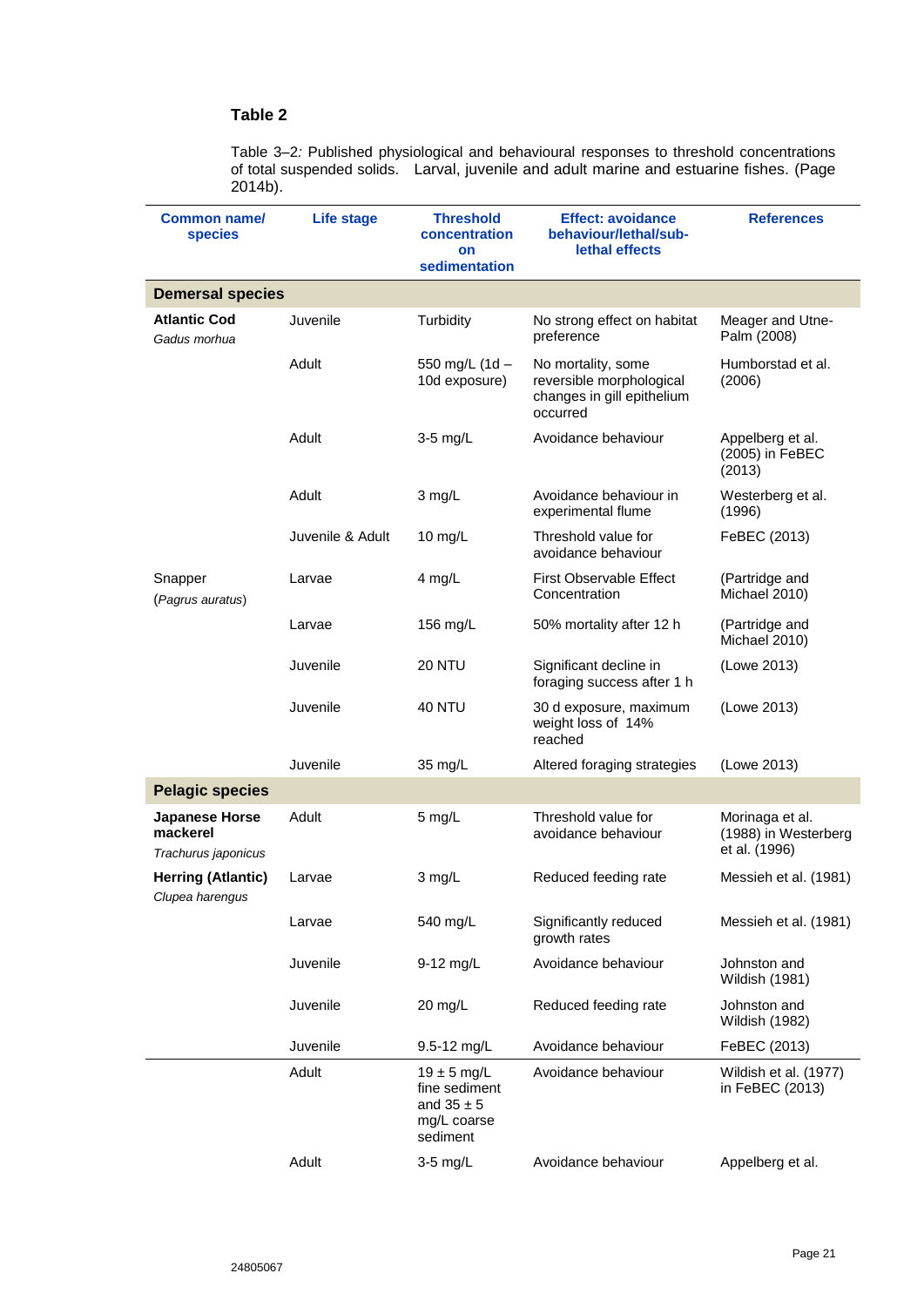| Common name/<br><b>species</b>                                                                          | Life stage       | <b>Threshold</b><br>concentration<br>on<br>sedimentation | <b>Effect: avoidance</b><br>behaviour/lethal/sub-<br>lethal effects | <b>References</b>                                       |  |  |
|---------------------------------------------------------------------------------------------------------|------------------|----------------------------------------------------------|---------------------------------------------------------------------|---------------------------------------------------------|--|--|
|                                                                                                         |                  |                                                          |                                                                     | (2005) in FeBEC<br>(2013)                               |  |  |
|                                                                                                         | Juvenile & Adult | 10 $mg/L$                                                | Threshold value for<br>avoidance behaviour                          | FeBEC (2013)                                            |  |  |
|                                                                                                         | Larvae           | 2 mg/L                                                   | Decreasing trend in<br>Standard Length with<br>coarse sediment      | FeBEC (2010)                                            |  |  |
| <b>Benthic species</b>                                                                                  |                  |                                                          |                                                                     |                                                         |  |  |
| Flatfish spp.                                                                                           | Larvae           | Reduced light<br>intensity                               | Reduced food intake                                                 | Blaxter (1969) in<br>FeBEC (2013)                       |  |  |
| Plaice<br><b>Pleuronectes</b>                                                                           | Adult            | 3,000 mg/L                                               | No mortality among plaice<br>for 14 days exposure                   | (Keller et al. 2006;<br>FeBEC (2013))                   |  |  |
| platessa                                                                                                | Adult            | 50 mg/L                                                  | Threshold value for<br>avoidance behaviour                          | FeBEC (2013)                                            |  |  |
| <b>Estuarine/Neritic species</b>                                                                        |                  |                                                          |                                                                     |                                                         |  |  |
| Atlantic silverside<br>Menidia                                                                          | Adult            | 580* mg/L                                                | 10% mortality after 24hr<br>exposure                                | Sherk et al. (1975)                                     |  |  |
| Anchovy<br>Anchoa mitchilli                                                                             | Adult            | 2310 mg/L                                                | 10% mortality after 24hr<br>exposure                                | Sherk et al. (1975) in<br>Newcombe and<br>Jensen (1996) |  |  |
| <b>Coastal/anadromous species</b>                                                                       |                  |                                                          |                                                                     |                                                         |  |  |
| Bass (striped)<br>Morone saxatilis                                                                      | Adult            | 1,500 mg/L                                               | Plasma & Haemocrit<br>increased                                     | Sherk et al. (1975) in<br>Newcombe and<br>Jensen (1996) |  |  |
| <b>Coastal species</b>                                                                                  |                  |                                                          |                                                                     |                                                         |  |  |
| Cunner<br>Tautogolabrus<br>adspersus                                                                    | Adult            | 28,000 mg/L                                              | 50% mortality after 24hr<br>exposure                                | Rogers (1969) in<br>Newcombe and<br>Jensen (1996)       |  |  |
| $L_{\text{L}}$ cited incorrectly in Newcombe and Jensen (1996) and Humborstad et al. (2006) as 58 mg/l* |                  |                                                          |                                                                     |                                                         |  |  |